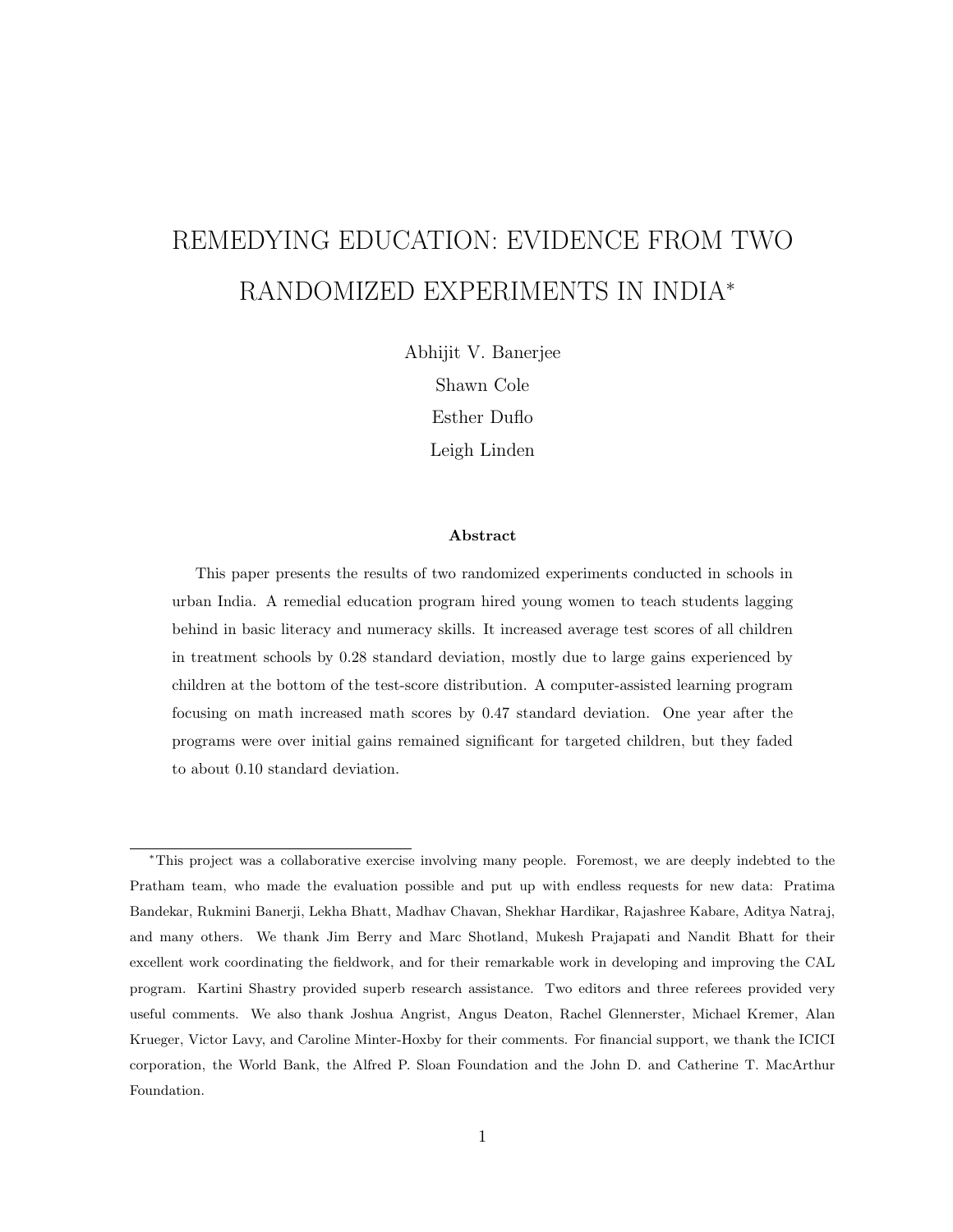# I. Introduction

The recent World Development Report on "Making Services Work for Poor People" [World Bank, 2004] illustrates well the essential tension in the public conversation about primary education in developing countries. On the one hand the report embraces the broad agreement, now enshrined in the Millennium Development Goals, that primary education should be universal. On the other hand, it describes in detail the dismal quality of the educational services that developing countries offer to the poor.

For example, a 2005 India-wide survey on educational attainment found that 44% of the children age 7 to 12 cannot read a basic paragraph, and 50% cannot do simple subtraction [Pratham, 2005], even though most are enrolled in school. Even in urban India, where widespread absenteeism by students and teachers is not an issue, the learning levels are very low: In Vadodara, a major Indian city and a site for the study in this paper, only 19.5% of the students enrolled in grade three can correctly answer questions testing grade one math competencies.

In these conditions, policies that promote school enrollment may not promote learning. And indeed, the recent evidence suggests that many interventions which increase school participation do not improve test scores for the average student.<sup>1</sup> Students often seem not to learn anything in the additional days that they spend at school.<sup>2</sup>

It is therefore clear that efforts to get children into school must be accompanied by significant improvements in the quality of schools that serve these children. The problem is that while we now know a reasonable amount about how to get children into school, much less is known about how to improve school quality in a cost-effective way. Worse still, a number of rigorous, randomized, evaluations have confirmed that spending more on resources like textbooks [Glewwe, Kremer, and Moulin, 2002], flip charts [Glewwe et al. 2004], or additional teachers [Banerjee, Jacob, and Kremer, 2004] has no impact on children's test scores (see Glewwe and Kremer, forthcoming, for discussions and more references). These results have led to a general skepticism about the ability of interventions focusing on inputs to make a difference (echoing Hanushek's [1986 and 1995] earlier assessment for both the US and developing countries), and have led many, including the above-mentioned World Development Report, to advocate more systemic reforms designed to change the incentives faced by teachers, parents and children.

It is not clear, however, that we know enough to entirely give up on inputs. Based on existing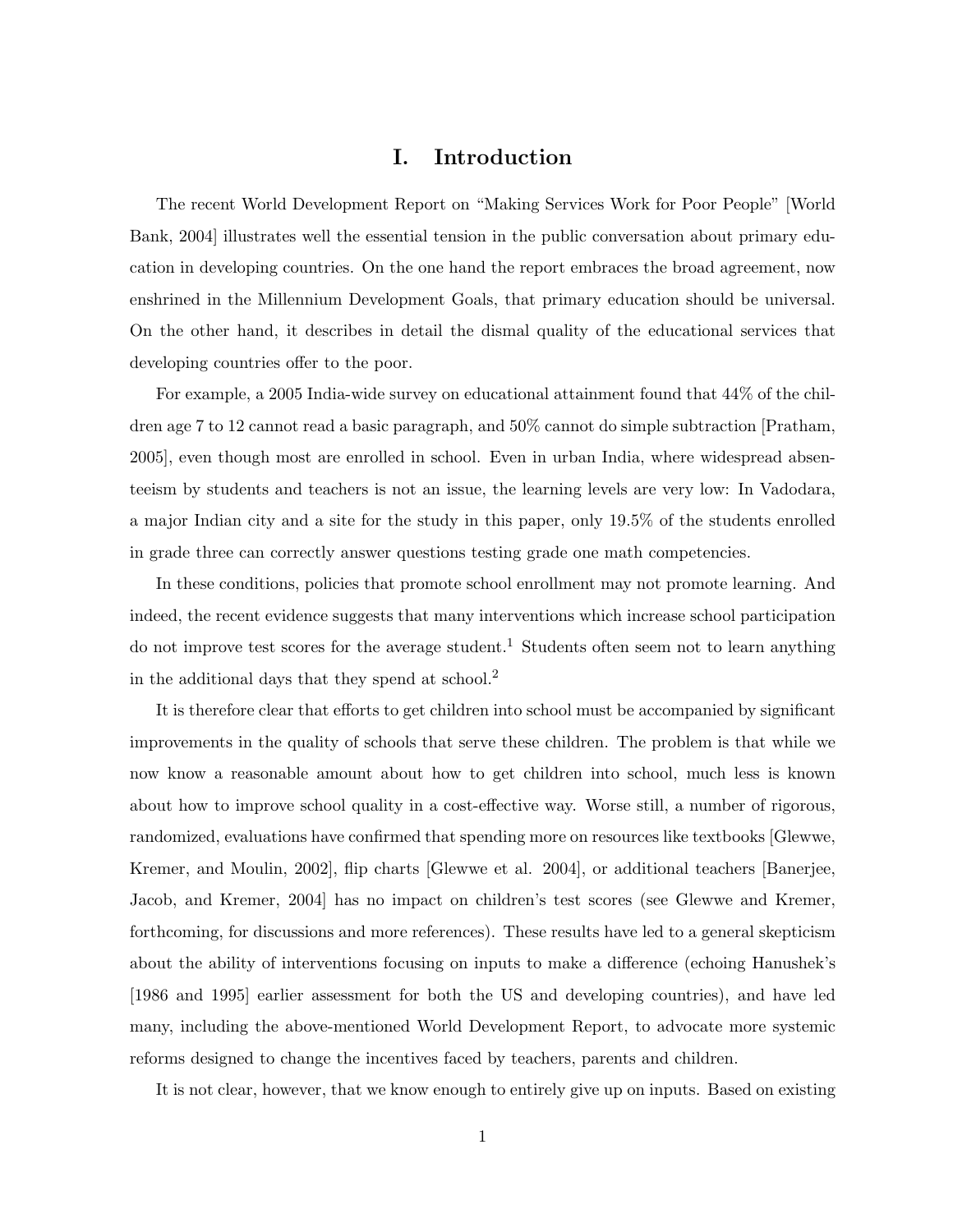evidence it remains possible that additional inputs actually can work, but only if they address specific unmet needs in the school.

Ironically the difficulty in improving the quality of education may in part be a by-product of the success in getting more children to attend school. Neither the pedagogy, nor the curriculum, has been adapted to take into account the influx of children and their characteristics: many of these children are first generation learners whose parents are not in a position to follow what is happening in school or react if their child falls behind. Yet, in many countries, the school system continues to operate as if it were catering to the elite. This may explain why just providing more inputs to the existing system, or more school days, is often ineffective. For many children, neither more inputs nor an extra day makes much of a difference, because what is being taught in class is too hard for them. For example, Glewwe, Kremer, and Moulin [2002] found that new textbooks make no difference for the test scores of the average child, but do help those who had already done well on the pre-test. The authors suggest that this is because the textbooks were written in English (the language of instruction, in theory), which for most children is the third language.

Taken together, these results suggest that inputs specifically targeted to helping weaker students learn may be effective.

This paper reports the results from randomized evaluations of two programs that provide supplementary inputs to children in schools that cater to children from poor families in urban India. The first intervention is specifically targeted to the weakest children: it is a remedial education program, where a young woman ("balsakhi") from the community works on basic skills with children who have reached grade three or four without having mastered them. These children are taken out of the regular classroom to work with this young woman for 2 hours per day (the school day is about 4 hours). The second intervention is addressed to all children, but is adapted to each child's current level of achievement. It is a computer-assisted learning program, where children in grade four are offered two hours of shared computer time per week, during which they play games that involve solving math problems whose level of difficulty responds to their ability to solve them. Both programs were implemented by Pratham, a very large NGO operating in conjunction with government schools in India. The remedial education was run in Mumbai (formerly known as Bombay) and Vadodara (formerly known as Baroda), two of the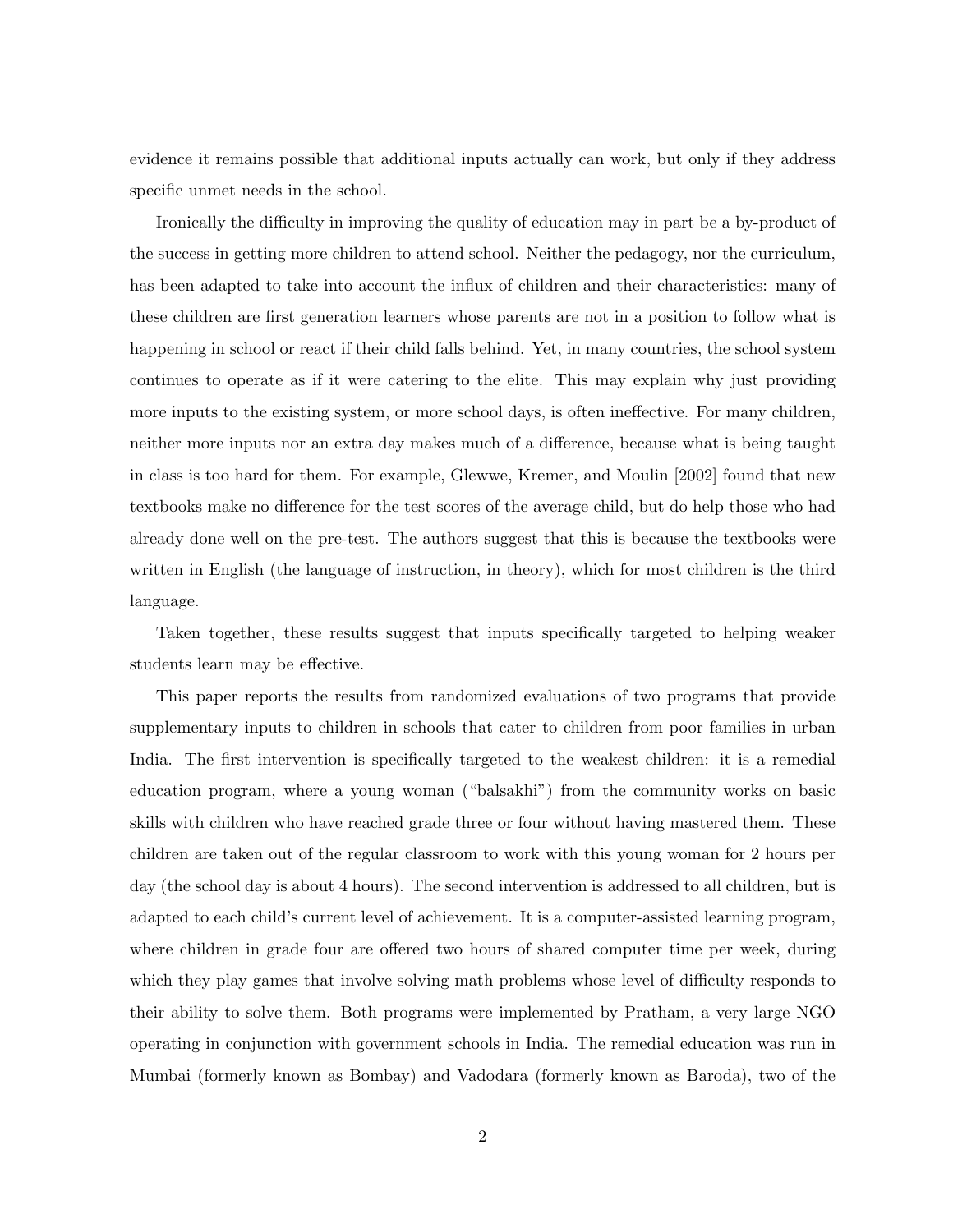most important cities in Western India. The computer assisted learning program was run only in Vadodara.

In contrast to the disappointing results of the earlier literature, we find that both programs had a substantial positive effect on children's academic achievement, at least in the short run. This is true in both years and cities, despite the instability of the environment (notably major communal riots in Vadodara in 2002, which severely disturbed the schools).<sup>3</sup> The remedial education program increased average test scores in the treatment schools by 0.14 standard deviations in the first year, and 0.28 in the second year. Moreover, the weaker students, who are the primary target of the program, gained the most. In the second year, children in the bottom third of the initial distribution gained over 0.40 standard deviations. Using an instrumental variable strategy, we estimate that the entire effect of the remedial education program derives from a very large (0.6 standard deviation) improvement of the children within the classroom who were sent for remedial education. In contrast, there is no discernible impact on their classroom peers, who were "treated" with smaller class sizes and a more homogenous classroom, consistent with the previous literature suggesting that inputs alone are ineffective.

The computer-assisted learning increased math scores by 0.35 standard deviations the first year, and 0.47 the second year, and was equally effective for all students.

Such large gains are short-lived, although some effect persists over time: One year after leaving the program, initially low scoring students who were in balsakhi schools score approximately 0.1 standard deviation higher than their control-group peers. Students at all levels of aptitude perform better in math (0.1 standard deviation) if they were in schools where the computer-assisted math learning program was implemented.

The remainder of the paper is organized as follows. In Section 2, we describe the remedial education and computer-assisted learning interventions in detail. Section 3 describes the evaluation design. In Section 4 and 5, we present the short- and longer-run results (respectively) of the evaluation. In section 6, we attempt to distinguish the effect on those who were taught by a remedial education instructor from the indirect effect on those who remained with the original instructor, hence enjoying a smaller and more homogenous classroom. Section 7 concludes.

## II. The Programs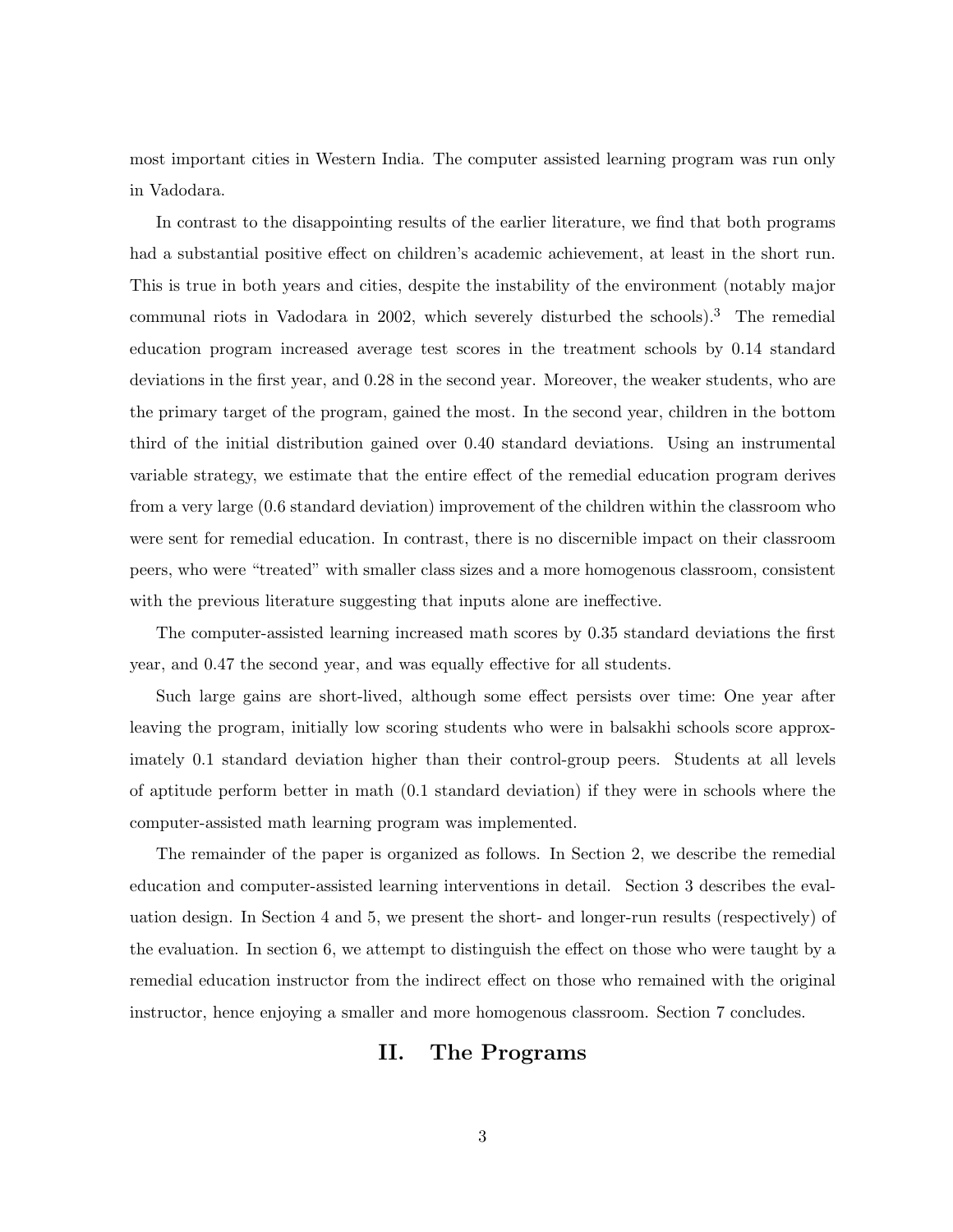The interventions evaluated in this study were implemented in conjunction with the Indian organization Pratham. Pratham was established in Mumbai in 1994, with initial support from UNICEF, and has since expanded to several other cities in India. Pratham now reaches over 200,000 children in 14 States in India, employing thousands. It works closely with the government: most of its programs are conducted in the municipal schools or in close collaboration with them, and Pratham also provides technical assistance to the government.

#### A. Remedial Education: The Balsakhi Program

One of Pratham's core programs at the time of this study was a remedial education program, called the Balsakhi Program (balsakhi means "the child's friend"). This program, in place in many municipal schools, provides government schools with a teacher (a "balsakhi," usually a young woman, recruited from the local community, who has herself finished secondary school) to work with children in the third and fourth grades who have been identified as falling behind their peers. While the exact details vary according to local conditions, the instructor typically meets with a group of approximately 15-20 children in a class for two hours a day during school hours (the school day is about 4 hours long). Instruction focuses on the core competencies the children should have learned in the first and second grades, primarily basic numeracy and literacy skills. The instructors are provided with a standardized curriculum that was developed by Pratham. They receive two weeks of training at the beginning of the year and ongoing reinforcement while school is in session. The program has been implemented by Pratham in many Indian cities, reaching tens of thousands of students, and by Pratham in collaboration with state governments, reaching hundreds of thousands. It was started in Mumbai in 1998, and expanded to Vadodara in 1999.

An important characteristic of this program is the ease with which it can be scaled up. Because Pratham relies on local personnel, trained for a short period of time, the program is very low-cost (each teacher is paid 500-750 rupees, or 10-15 dollars, per month) and is easily replicated. Indeed, though we evaluated the program in only one subdivision of Mumbai ("L Ward"), the intervention was programmatically identical to Pratham's interventions in many other wards of Mumbai. The curriculum and the pedagogy are simple and standardized. There is rapid turnover among the balsakhis (each stays for an average of one year, typically until they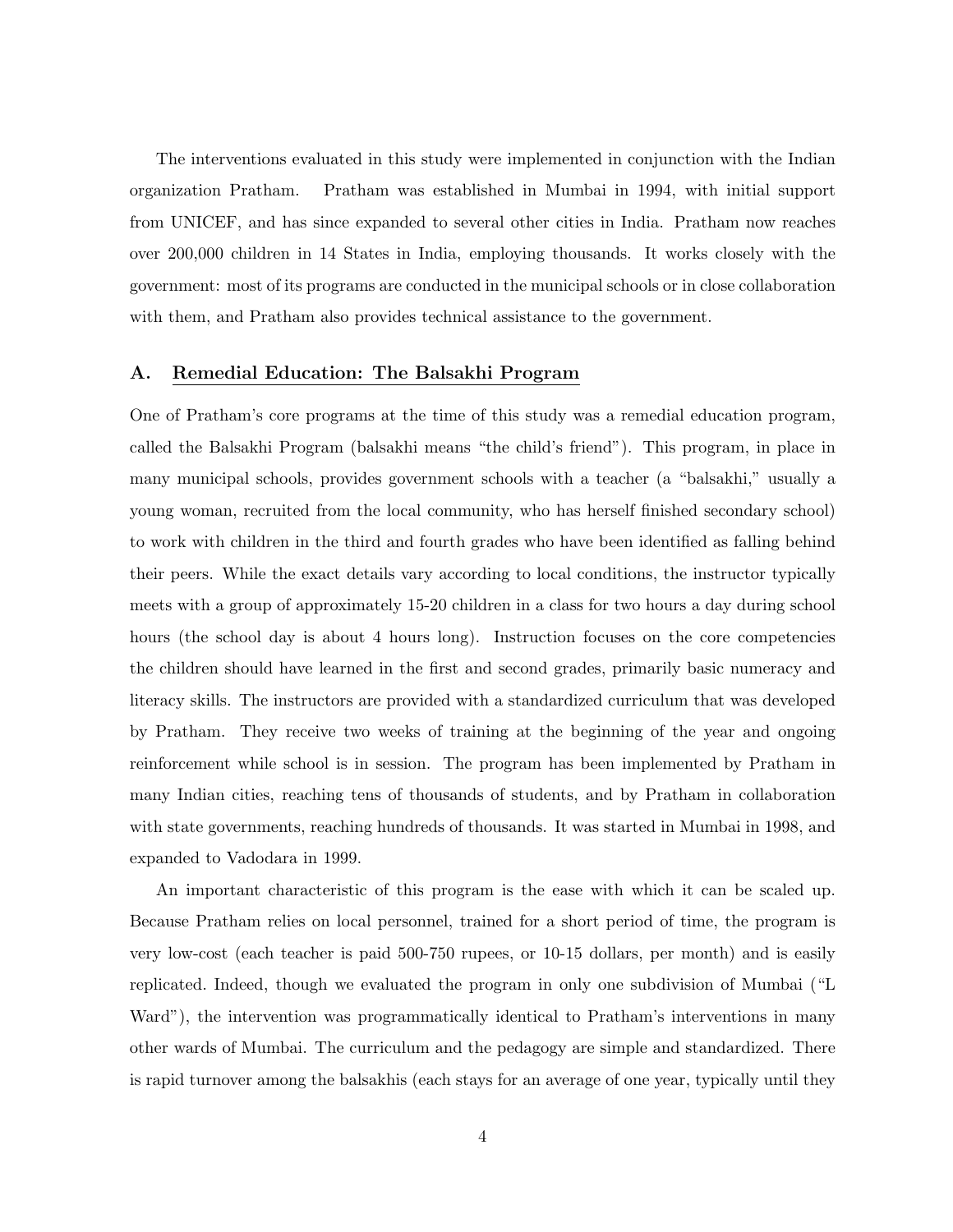get married or get another job), indicating that the success of the program does not depend on a handful of very determined and enthusiastic individuals. Finally, since the balsakhis use whatever space is available (free classrooms, playground, or even hallways when necessary), the program has very low overhead and capital costs.

These characteristics distinguish the program from standard remedial education programs in the developed world, which tend to use highly qualified individuals to provide small-group or individual instruction.<sup>4</sup>

## B. Computer-Assisted Learning

The Computer-Assisted Learning (CAL) program takes advantage of a policy put in place by the government of Gujarat. In 2000, the government delivered four computers to each of the 100 municipal government run primary schools in the city of Vadodara (80% of the schools).

The idea of using computers to remedy the shortage of qualified teachers is very popular in Indian policy circles. Computers have the potential to both directly improve learning and indirectly increase attendance by making school more attractive. Unfortunately there exists very little rigorous evidence on the impact of computers on educational outcomes and no reliable evidence for India or other developing countries. The evidence available from developed countries is not encouraging: Angrist and Lavy [2002], Krueger and Rouse [2001]), Machin, McNally and Silva [2006] and Leuven et al. [2004] all find little or no effect of computerized instruction on test scores. It is not clear, however, that these results apply in developing countries, where computers may replace teachers with much less motivation and training.

In Vadodara, a survey conducted by Pratham in June 2002 suggested that very few of these computers were actually used by children in elementary grade levels. Pratham hired a team of instructors from the local community and provided them with five days of computer training. These instructors provided children with two hours of shared computer time per week (two children shared one computer) - one hour during class time and one hour either immediately before or after school. During that time, the children played a variety of educational computer games which emphasized basic competencies in the official mathematics curriculum. In the first year of the program Pratham relied on internally developed and off-the-shelf software, and in the second year, they partnered with Media-Pro, a local software company, to develop additional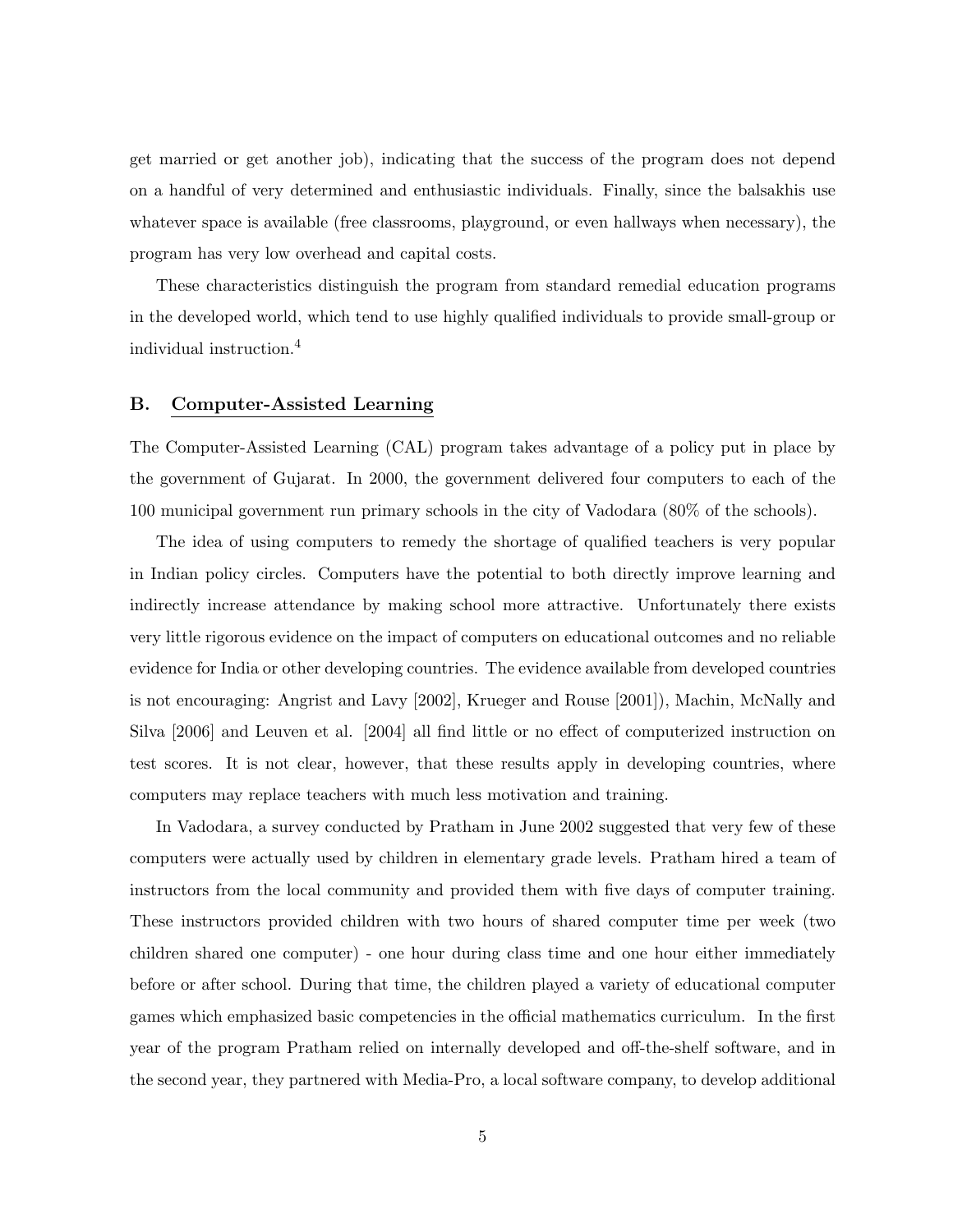software to more closely follow the Vadodara curriculum.

The instructors encouraged each child to play games that challenged the student's level of comprehension, and when necessary, they helped individual children understand the tasks required of them by the game. All interaction between the students and instructors was driven by the child's use of the various games, and at no time did any of the instructors provide general instruction in mathematics.

Schools at which the CAL program was not implemented were free to use the computers on their own, but in practice, we never found them being used for instructional purpose.

# III. Evaluation Design

#### A. Sample: Vadodara

#### • Balsakhi

The experiment began in the 2001-2002 school year (year 1), after a pilot in the previous year. To ensure a balanced sample, assignment was stratified by language, pre-test score, and gender. Ninety-eight of Vadodara's 122 government primary schools participated in year 1 of the study. Half the schools (group A) were given a balsakhi to work with children in grade three; the other half (group B) were given balsakhis to work in grade four. Table I describes the design and reports the sample size of the study.

The program continued during the school year 2002-2003 (year 2). Schools in group A, where the balsakhi was assigned in grade three in the year 2001-2002 were now assigned a balsakhi in grade four. Schools in group B, where the balsakhi was assigned to grade four in year 1 received balsakhi assistance for grade three in year 2. In addition, in year 2, the remaining 24 primary schools not previously included in the study were added by randomly assigning them group A or B.

Given this design, in each year, children in grade three in schools that received the program for grade four form the comparison group for children that receive the program for grade three, and vice versa. While the assignment strategy ensures treatment and comparison groups are comparable, the estimates of the program effect would be biased downwards if the schools reassigned resources from one grade to the other in response to the program. In practice, the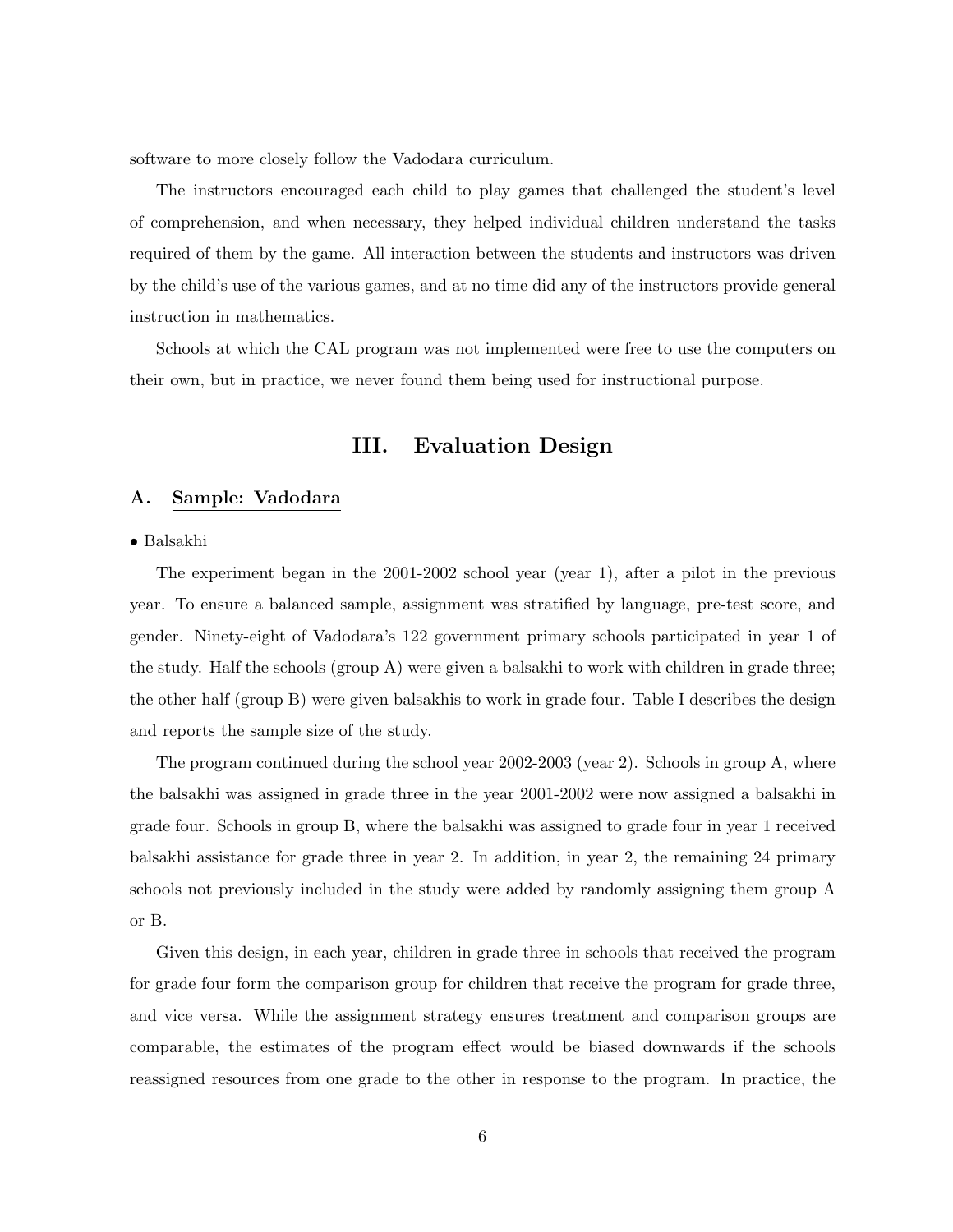way schools are organized in urban India (and in particular in Vadodara and Mumbai) makes this extremely unlikely: schools have a fixed number of classes (a group of students and a teacher) per grade. All students are automatically promoted, so that the principals have no discretion in the number of students per class or the number of teachers per grade. Most schools have just enough classrooms for each class, and in Vadodara the balsakhi class typically met outside or in a hallway. Teachers were assigned to classes before the program was implemented, and we observed no instance of subsequent re-assignment to a different standard. There are essentially no other resources to speak of that the head teacher could allocate to the grade that did not receive the balsakhi. Thus, we are confident that there was no reallocation of resources to the grade that did not receive the balsakhi, which makes these students a good comparison group.

Note that this design allow us to estimate both one-year and two-year effects of the program, since a child entering grade 3 in a school where the program was offered in grade 3 in year 1 (group A school) would remain in the treatment group in the second year, when in grade 4.

• Computer-Assisted Learning

The CAL program was first implemented in almost half of the municipal primary schools in Vadodara in 2002-2003, focusing exclusively on children in grade four. In a few schools, computers could not physically be installed, either because of space constraints or lack of electricity to run the computers. These schools were excluded from the randomization. Among remaining schools, the sample was stratified according to treatment or comparison status for the grade four Balsakhi program, as well as gender, language of instruction of the school, and average math test scores in the post-test in the previous year. Thus, in the final sample for the study, 55 schools received the CAL program (group A1/B1) and 56 serve as the comparison group (group A2/B2). The program was continued in 2003-2004, after switching the treatment and comparison groups. Table I summarizes the allocation of schools across different groups in the program.

#### B. Sample: Mumbai

To ensure the results from the Vadodara study would be generalizable, the Balsakhi program was also evaluated in Mumbai, in 2001-2002 and 2002-2003. We selected one ward (the L-ward) to implement a design similar to the design in Vadodara. In total, 77 schools were included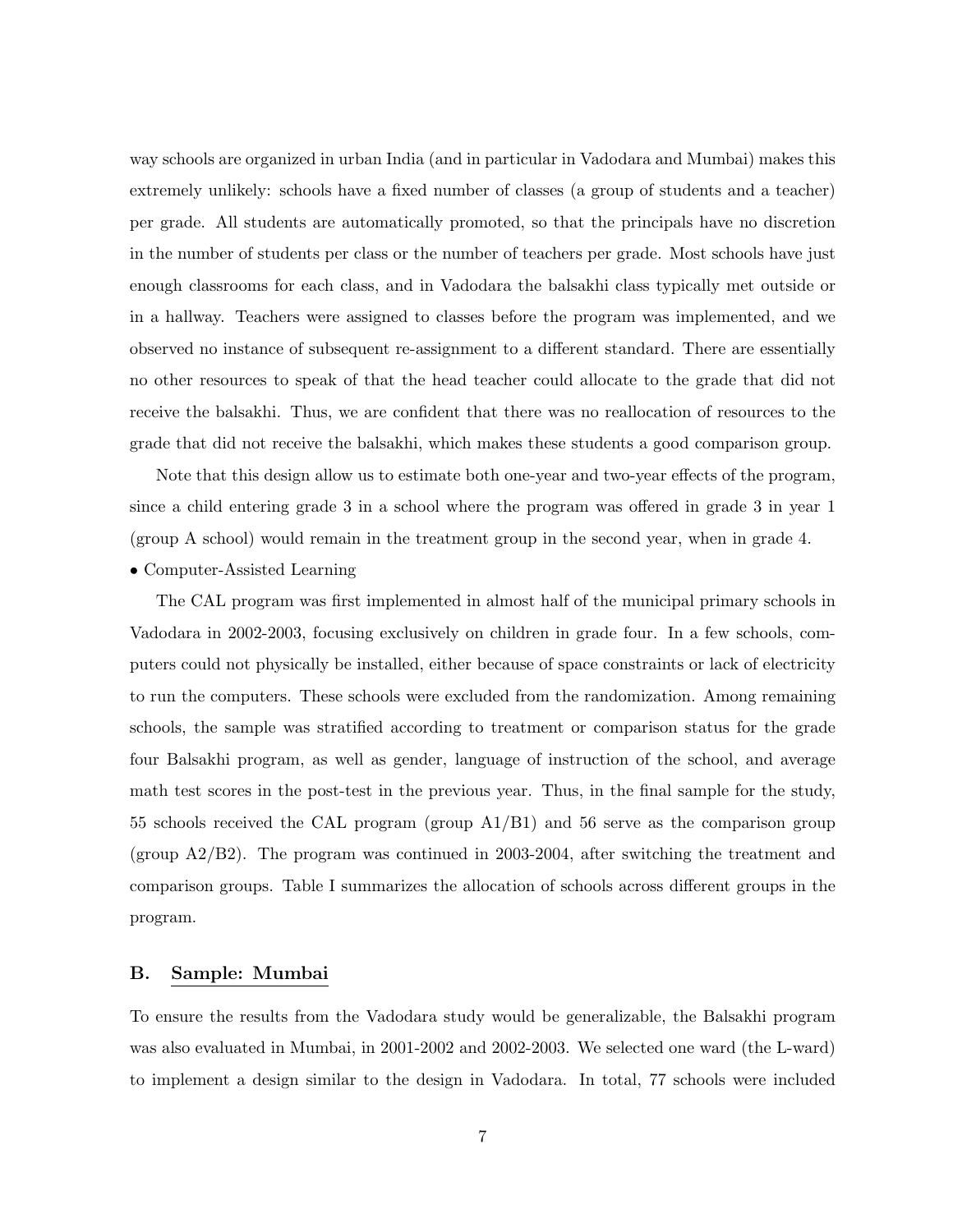in the study. After stratification by pre-test score and language of instruction, half the schools were randomly selected to receive a balsakhi in grade three (group C, see Table I), and half the schools were randomly selected to receive a balsakhi in grade two (group D). (Grade two students were not included in the study). In 2002-2003, we expanded the study to include students in grade four. As in Vadodara, children kept their treatment assignment status as they moved from grade two to three (or three to four).

In the second year of the study, the Mumbai program experienced some administrative difficulties. For various reasons, only two-thirds of the schools assigned balsakhis actually received them. Nevertheless, all children were tested, regardless of whether or not they participated in the program or not. Throughout the paper, the schools that were assigned balsakhis but did not get them are included in the "intention to treat" group. The regression analysis then adjusts the estimates for the fraction of the treatment group that was effectively treated by using the initial assignment as an instrument for treatment.

#### C. Outcomes

The main outcome of interest is whether the interventions resulted in any improvement in learning levels. Learning was measured in both cities using annual pre-tests, given during the first few weeks of the school year, and post-tests, given at the end of the term.<sup>5</sup>

The test covered the basic competencies taught in grades 1 to 4, and was administered in the school's language of instruction. In what follows, all scores are normalized relative to the distribution of the pretest score in the comparison group in each city, grade, and year.<sup>6</sup>

Differential attrition between the treatment and comparison groups could potentially bias the results. For example, if weak children were less likely to drop out when they benefited from a balsakhi, this could bias the program effect downwards. To minimize attrition, the testing team returned to the schools multiple times, and children who still failed to appear were tracked down at home and, if found, were administered the same test. Table 6 in Banerjee et al. [2005] shows that, except in Vadodara in year 1 (when a number of children left for the countryside due to the major communal riots), attrition was very low. Moreover, in all cases, it was similar in treatment and comparison schools.<sup>7</sup> Furthermore, the pre-test scores of children who left the sample were similar in treatment and comparison groups, suggesting that the factors leading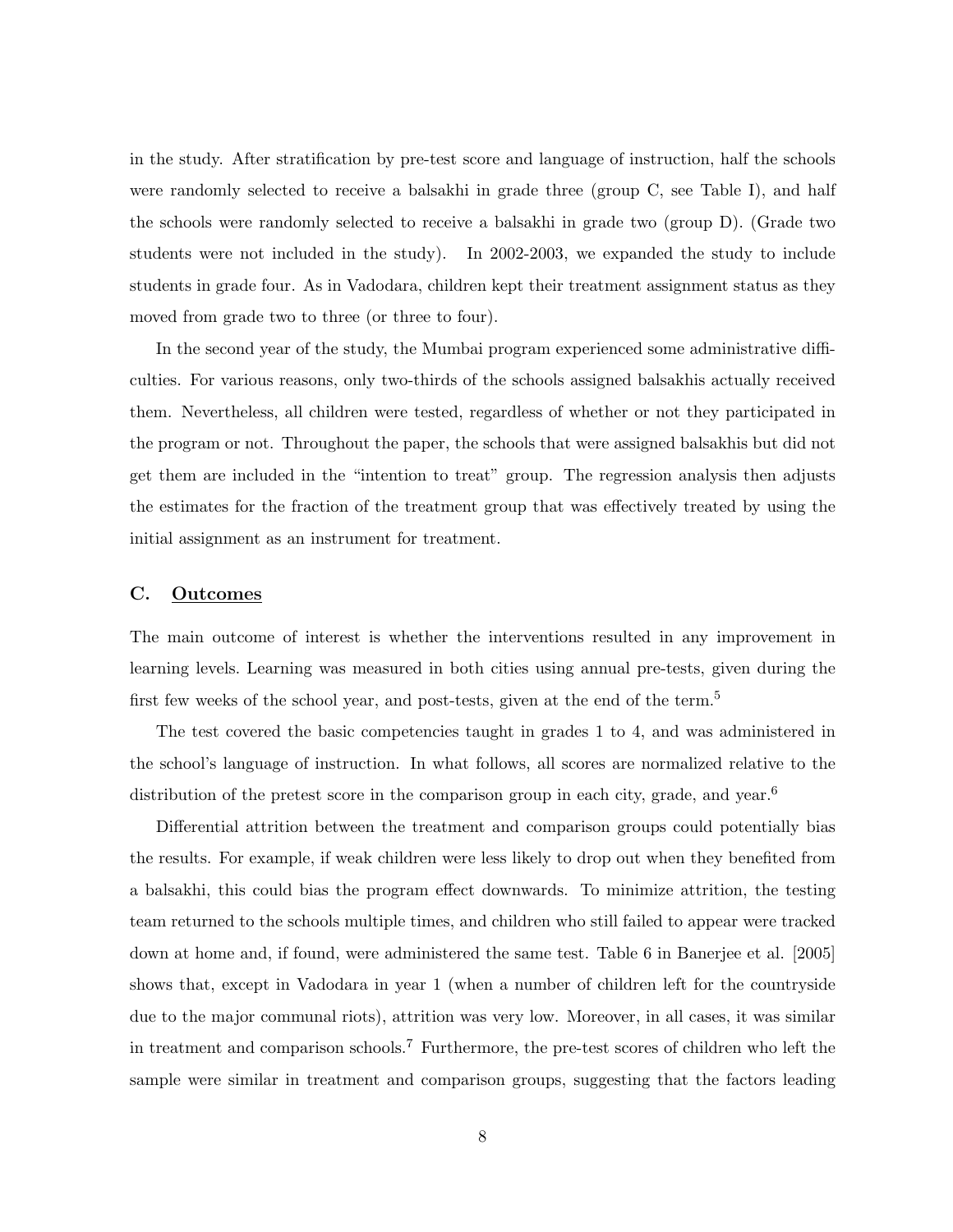to attrition were the same in both group. These two facts together suggests that attrition is unlikely to bias the results we present below.

Columns 1 to 3 in Table II show the pre-test scores descriptive statistics in the different treatment groups (to save space, the basic descriptive statistics are presented pooling both grades when relevant– the results are very similar in each grade). Columns  $(1)-(3)$  give scores for all children present for the pretest, while columns (4)-(6) give scores for children who were present for the pre-test and post-test. (Attrition is discussed in the next section). The randomization appears to have been successful: with the exception of the CAL program in year 3 in Vadodara, none of the differences between the treatment and comparison groups prior to the implementation of the program are statistically distinguishable from zero. The point estimates are also very small, with each difference less than a tenth of a standard deviation.

The raw scores, and the percentage of children correctly answering the questions relating to the curriculum in each grade (presented in Banerjee et al., 2005) give an idea of how little these children actually know, particularly in Vadodara. Only 19.5% of third grade children in Vadodara, and 33.7% in Mumbai, pass the grade one competencies (number recognition, counting and one digit addition and subtraction) in math. The results are more encouraging in verbal competencies: 20.9% of the grade three children pass the grade one competencies in Vadodara (reading a single word, choosing the right spelling among different possible spellings for a word), and 83.7% do so in Mumbai. The baseline achievement level is much higher in Mumbai, where students are less poor than in Vadodara, and schools have better facilities.

Another outcome of interest is attendance and dropout rates. These were collected by Pratham employees who made randomly timed visits to each classrooms every week to take attendance with a roll call. Analysis of this data [Banerjee, et al. 2005] demonstrate that both of the programs we evaluate had no discernible effect on attendance or drop out. As a result, we focus here on changes in test scores.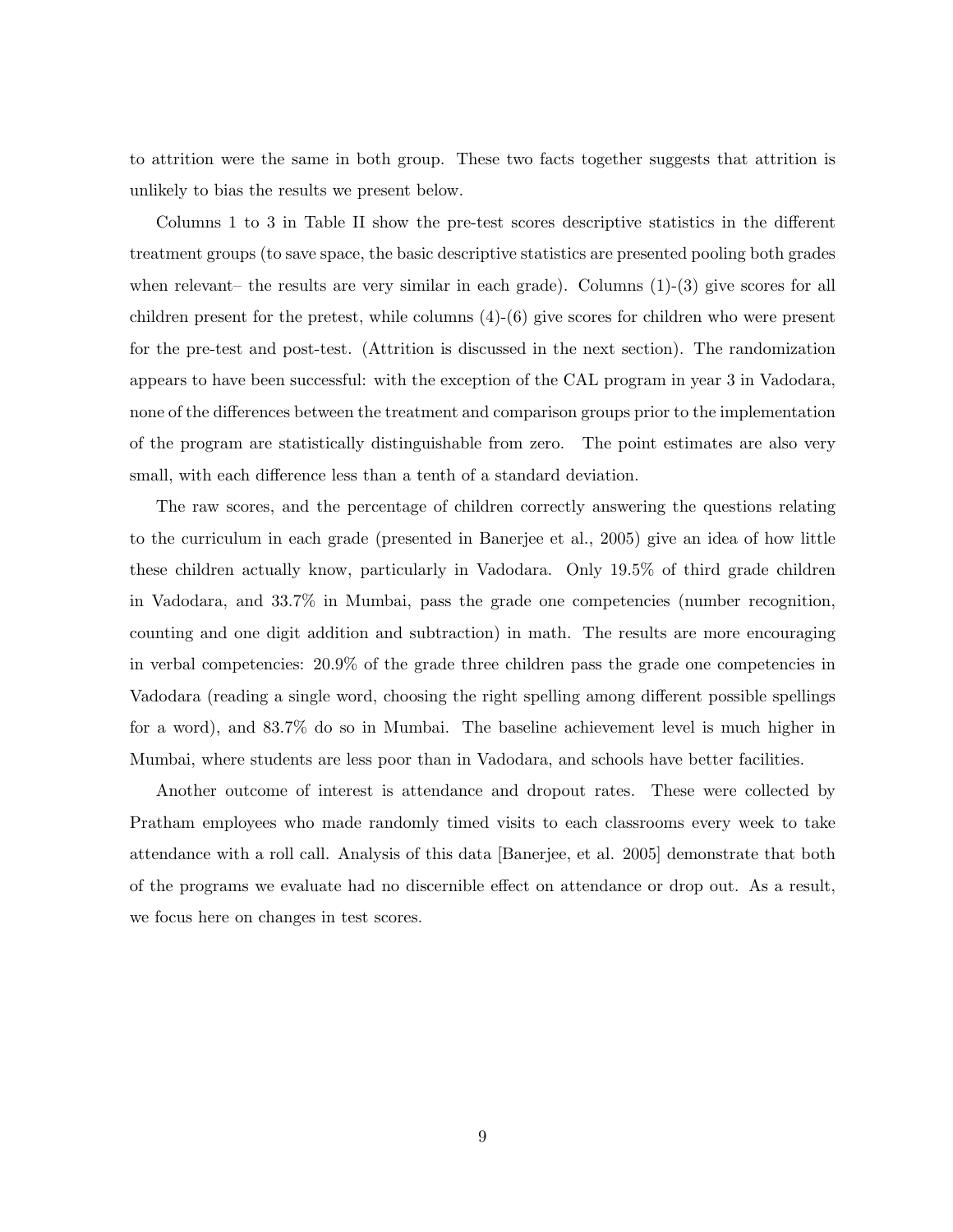# IV. Short Term Effects

#### A. Balsakhi Program

Table II presents the first estimates of the effect of the Balsakhi program: the simple differences between the post-test scores in the treatment and comparison groups.

The Balsakhi program appears to be successful: in all years, for both subjects, and in both cities, and for all subgroups, the difference in post-test scores between treatment and comparison groups is positive and, in most instances, significant.<sup>8</sup> In Vadodara, in the first year, the difference in post-test scores between treatment and comparison groups was 0.18 standard deviations for math and 0.13 for language. The measured effect is larger in the second year, at 0.40 for math and 0.29 for language. In Mumbai in year 1, the effects are 0.16 and 0.15 for math and language respectively. In year 2, the difference between treatment and comparison groups is smaller in Mumbai than in Vadodara: 0.203 for math and 0.075 for language, the language results being insignificant. (Note that Mumbai year 2 results are "intention to treat" estimates, since one third of the schools in the treatment group did not get a balsakhi (the "treatment on the treated") estimates will be presented in the next table.)

Because test scores have a strong persistent component, the precision of the estimated program effect can be increased substantially by controlling for a child's pre-test score. Since the randomization appears to have been successful, and attrition was low in both the treatment and comparison groups, the point estimates should be similar to the simple differences in these two specifications, but the confidence interval around these point estimates should be much tighter.

Table III presents the results, for various years, cities and grades from a specification which regresses the change in a student's test score (post-test score minus pre-test score) on the treatment status of the child's school-grade, controlling for the pre-test score of child  $i$  in grade g and school j:

(1) 
$$
y_{igjPOST} - y_{igjPRE} = \lambda + \delta D_{jg} + \theta y_{igjPRE} + \epsilon_{igjPOST},
$$

where  $D_{jg}$  is a dummy equal to 1 if the school received a balsakhi in the child's grade g, and 0 otherwise.<sup>9</sup> This specification asks whether children improved more, relative to what would have been expected based on their pre-test score, in treatment schools than in comparison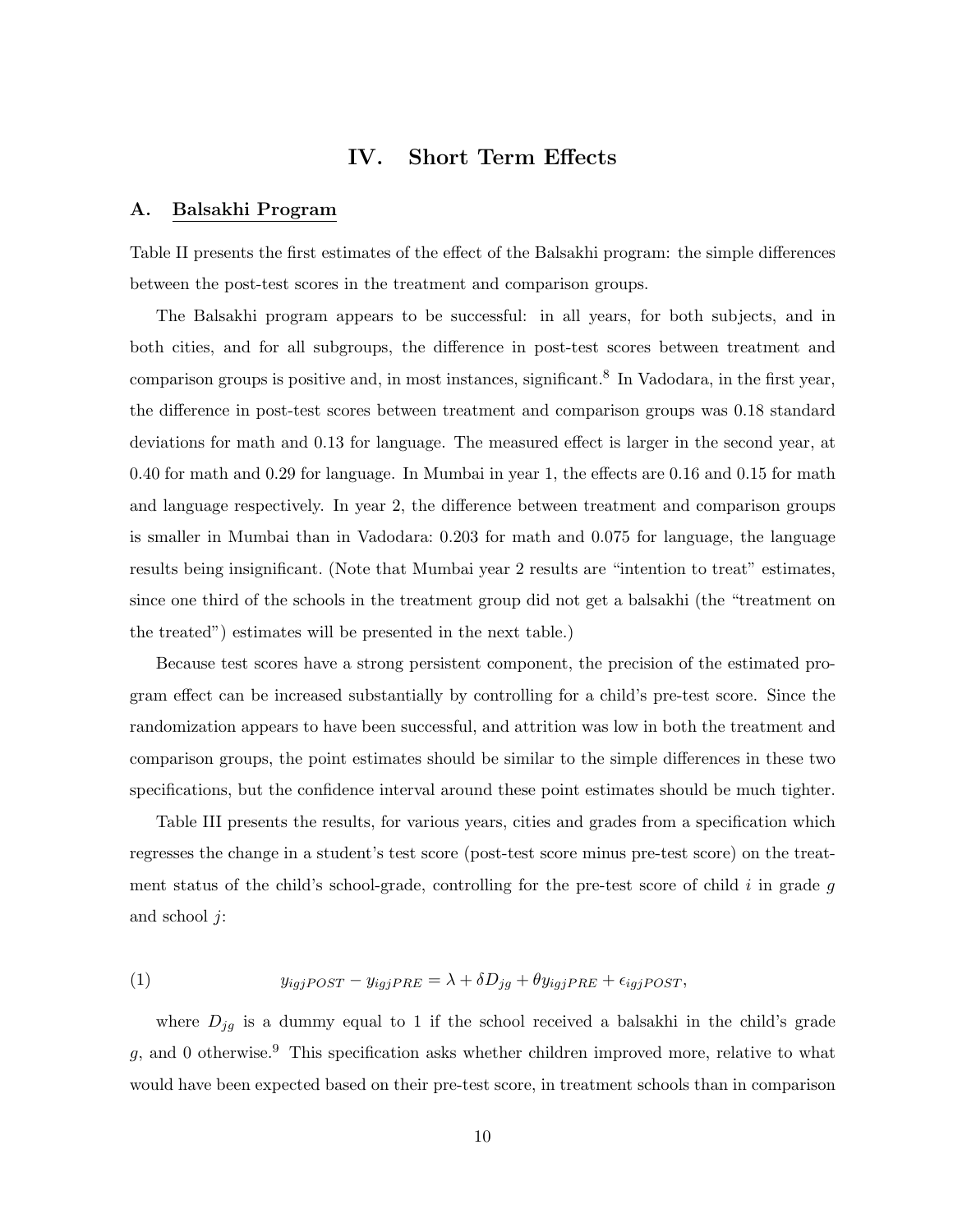schools. For all years and samples except Mumbai in year 2, equation (1) is estimated with OLS. However, for Mumbai in year 2 (and when both cities are pooled), to account for the fact that not all schools actually received a balsakhi, equation (1) is estimated by two stage least squares, instrumenting for actual treatment status of the school-grade ("did the school actually get a balsakhi for that grade?") with a dummy for intention to treat.

In accordance with the simple difference results, these estimates suggest a substantial treatment effect. Pooling both cities and grades together (in the first two rows of Table III), the impact of the program on overall scores was 0.14 standard deviations overall in the first year, and 0.28 standard deviations in the second year, both very significant. The impact is bigger in the second year than the first, for both math (0.35 vs. 0.18) and verbal (0.19 vs 0.08).

Comparing Mumbai and Vadodara, the effects are very similar for math in both years (0.19 in Vadodara vs. 0.16 in Mumbai in year 1, and 0.37 vs. 0.32 in year 2), but in Mumbai, the effects for language are weaker, and insignificant, in both years (0.09 and 0.07 in year 1 and year 2), while they are significant in both years in Vadodara. The lower impact of language in Mumbai is consistent with the fact, observed above, that most children (83.7%) in Mumbai already had some basic reading skills and are therefore less in need of a remedial program that targets the most basic competencies in language. In math, where more lag behind, the program was as effective as it was in Vadodara.

For both cities and both subjects, the effects are very similar in grade three and grade four. Results are also very similar when the analysis is conducted separately for girls or boys (results for these two specifications not reported).

Compared to the other educational interventions, this program thus appears to be quite effective in the short-run. The Tennessee STAR experiment, for example, for which class size was reduced by 7 to 8 children (from 22 to about 15), improved test scores by about 0.21 standard deviations [Krueger and Whitmore, 2001]. The Balsakhi program improved test scores by 0.27 standard deviations in the second year, by using alternative instructors for part of the day. Moreover, the balsakhis were paid less than one tenth the teacher's salary (a starting teacher earned about Rs. 7,500 at the time, while balsakhi's were paid between Rs. 500 and Rs. 750), making this a much more affordable policy option than reducing class size (in the STAR experiment, a teacher aid program did not have any effect). In the conclusion we discuss the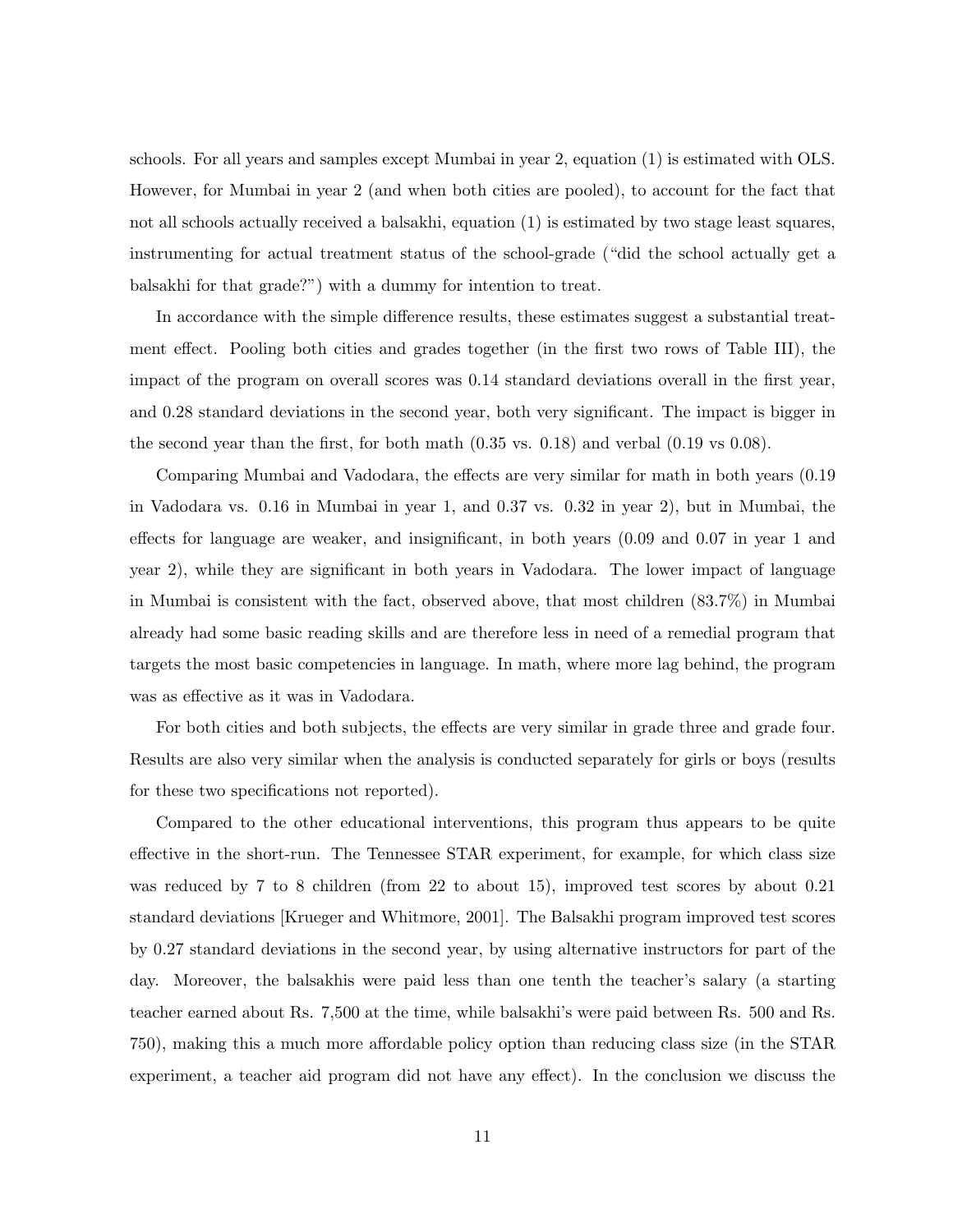cost effectiveness of the program.

## B. Computer-Assisted Learning

Columns 4 through 6 of the third panel in Table II show the post-test scores for the CAL program. The math test scores are significantly greater in treatment schools than in comparison schools in both years. In year 2, the math post-test score is on average 0.32 standard deviations higher in the CAL schools. In year 3, it is 0.58 standard deviations higher, but this does not take into account the fact that pre-test scores happened to be already 0.13 higher in the treatment group in year 3 (as shown in column 3).

Table IV corrects for this initial difference by estimating equation (1), where the treatment is the participation of the school in the CAL program. The CAL program has a strong effect on math scores (0.35 standard deviations in the first year (year 2), and 0.47 standard deviations in the second year (year 3). It has no discernible impact on language scores (the point estimates are always very close to zero). This is not surprising, since the software targeted exclusively math skills, although some spillover effects on language skills could have occurred (for example because the program increased attendance, or because the children got practice in reading instructions, or if the teachers had reallocated time away from math to reading). The effect on the sum of language and math test scores is 0.21 standard deviations in year 2, and 0.23 standard deviations in year 3. Panel B of Table IV compares the Balsakhi and the CAL effects, and examines their interactions, in year 2 (2002-2003), when they were implemented at the same time, using a stratified design. When the two programs are considered in isolation, the CAL has a larger effect on math test scores than the Balsakhi program (although this difference is not significant) and a smaller effect on overall test scores (although again the difference is not significant). The programs appear to have no interaction with each other: the coefficients on the interaction on the math and overall test score are negative and insignificant.

#### C. Distributional Effects

The Balsakhi program was primarily intended to help children at the lower end of the ability distribution, by providing targeted instruction to them. However, it could still have helped the higher scoring children, either because they were assigned to the balsakhi, or because they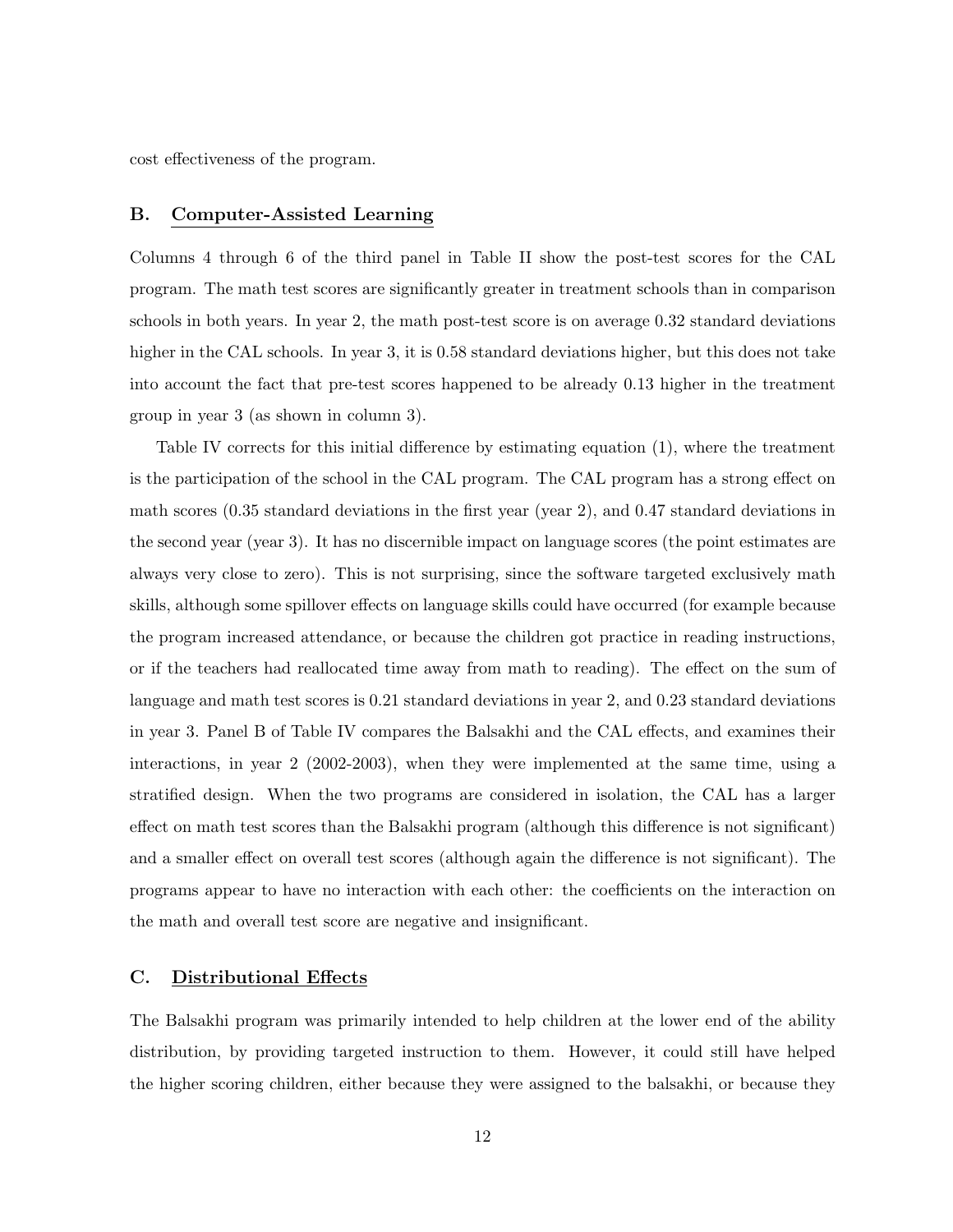benefited from smaller classes when their classmates were with the balsakhi.

The program could also have, perversely, harmed children at the bottom of the distribution (by sending them to a less-qualified teacher) while benefiting children at the top of the distribution (by removing the laggards or trouble-makers from the classroom). While this could result in an improvement in average test score, it should probably not be construed as a success of the program. It is therefore important to know who among the children were affected by the program.

Table V (panel A for Balsakhi, and B for CAL) shows the results for the year 2002-2003 (year 2) broken into three groups, to measure test score gains for children who scored in the top, middle, and bottom third in the pre-test.<sup>10</sup> For the balsakhi program, the effect is about twice as large for the bottom third than for the top third (0.47 standard deviations, versus 0.23 standard deviations for the total score). The program therefore does seem to have been more beneficial to children who were initially lagging behind. Children in the bottom group were more than twice as likely to be sent to a balsakhi (0.22 vs. 0.09). For the CAL program, the impact is also higher for the bottom third, but the difference is not as large (0.42 versus 0.27 standard deviations for math score, for the bottom and top groups, respectively.)

## V. Longer Run Impact

An important consideration in the evaluation of educational interventions is whether or not the changes generated by the interventions persist over time, and last beyond the period in which the intervention is administered.

To investigate this question, we start by comparing the effect of being exposed one versus two years to the program: if the effects are durable, they should be cumulative. In the last two rows of Table III, we present an estimate of the impact of two years of exposure to the program. These are estimates of the difference between the year 1 (2001-02) pretest and year 2 (2002-03) post-test for students that were in the third grade during the 2001-02 academic year, and in grade four in 2002-2003.<sup>11</sup> In Mumbai, the effect of two years of treatment (from year 1 pre-test score to year 2 post-test score) is substantially larger than that in either individual year  $(0.60$ standard deviations in math, for example, versus 0.40 for year 2 in grade 4). It seems possible that the foundation laid in the first year of the program helped the children benefit from the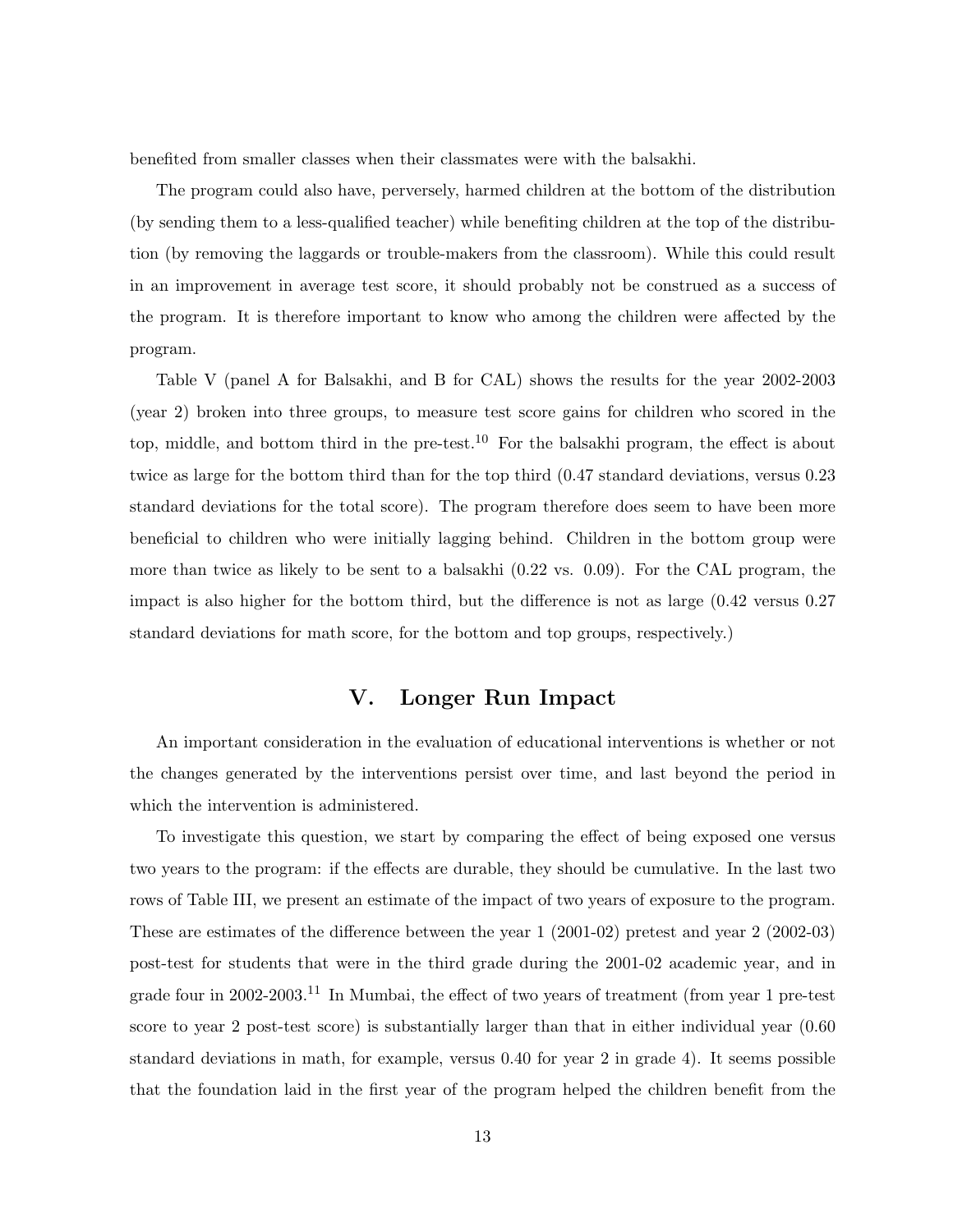second year of the program. The same, however, is not true for the two-year effect estimates in Vadodara where the two year effect is slightly smaller than the one year effect in the second year of the program (though it is larger than the first year's effect). A possible explanation for this is the riots which occurred in the second half of year 1 in Vadodara. Almost all of the gains due to the Balsakhi in Vadodara in the first year accrued in the first half of the year (these results can be seen from the mid-test results, reported in Banerjee et al. [2005]). In fact, test scores significantly declined in the second half of the year for both treatment and control students, many of whom were traumatized and absent, even when the schools re-opened. It is possible that by the time the following academic year began, most of the gains accrued in the first part of year 1 had been lost.

We then investigate whether the program effect lasts beyond the years during which the children were exposed. In Vadodara, we were able to test all children in grade 4 and 5 at the end of year 3 (2003-2004), when the Balsakhi program ended. (See Table I). At that point, grade 4 students in group B schools had been exposed to the Balsakhi program during the previous year, when they were in grade 3; grade 4 students in group A had not ever been exposed to the Balsakhi program. Grade 5 students in group A had been exposed in the previous year, when they were in grade 4, and many had been exposed in year 1, when they were in grade 3. Grade 5 students in group B, never exposed to the program, serve as the comparison group. Finally, grade 5 students in group A2B2 were exposed to the CAL program in grade 4, while grade 5 students in group A1B1 had never been exposed to the CAL program. We were able to track a substantial fraction of these children. The attrition rates, reported in Banerjee et al. [2005] is only 20%, both for treatment and comparison children, and the pre-test scores of the attritors is similar to that of the non-attritors.

Columns 4 to 6 of Table V estimate a specification similar to equation  $(1)$ , using the difference between the 2004 post test and the 2002 pretest as the dependent variable, and controlling for 2002 pre-test scores. The size of the effects falls substantially and indeed, for the balsakhi program, the average effect becomes insignificant. However, the effect for the bottom third of the children, who were most likely to have spent time with the balsakhi and for whom the effect was initially the largest, remains significant, and is around 0.10 standard deviations both for math and language. For the CAL program, the effect on math also falls (to about 0.09 standard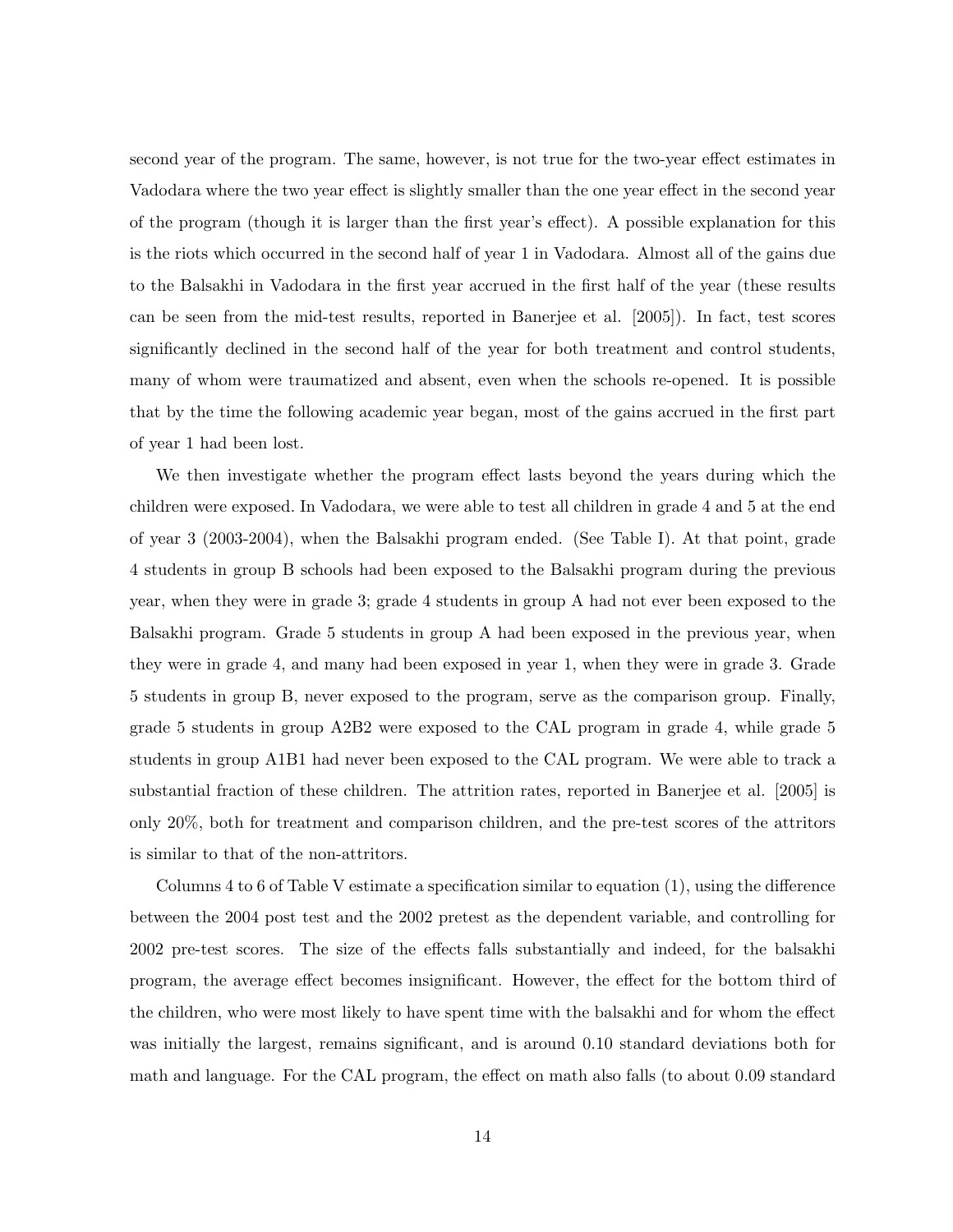deviation for the whole sample), but is still significant, on average and for the bottom third.

It is not quite clear how these results should be interpreted. On the one hand, the fact that, one year after both programs, those who benefited the most from them are still 0.10 standard deviations ahead of those who did not, is encouraging. They may have learnt something that has a lasting impact on their knowledge. On the other hand, the rate of decay over these two years is rapid: if the decay continued at this rate, the intervention would very soon have had no lasting impact. One possible interpretation is that the increase of 0.10 standard deviation corresponds to the "real" impact of the program, and the remainder of the difference was due a transitory increase due to short term improvement in knowledge (that was subsequently forgotten), improvement in test taking ability, or a Hawthorne effect (for example, children exposed to the balsakhi or to computers may feel grateful and compelled to exert their best effort while taking the test). Another interpretation could be that any advantage in terms of learning that these children had over the children in the comparison group gets swamped by the churning that inevitably happens as the children grow older. Perhaps the only way to retain the gains is to constantly reinforce new learning—as we saw in Table III, in Mumbai, the gains persist and cumulate when the intervention is sustained. The only way to answer this question would be to continue to follow these children. Unfortunately, this becomes much more difficult once they have left the primary school where they studied during the program. We nevertheless do intend to track them down in a few years, to study their long term cognitive abilities as well as education and labor market outcomes.

It is difficult to compare these results to other evaluations of education programs in developing countries because very few track down children one year after they stopped being exposed to the program. Two notable exceptions are Glewwe, Ilias, and Kremer [2003] and Kremer, Miguel, and Thornton [2004]. Glewwe, Ilias, and Kremer [2003] evaluate the effects of test score based incentives for teachers and found that in the short-term such incentives prompted teachers to provide more test preparation sessions, though their effort level did not change in any other observable dimensions. This teacher effort increased test scores initially, but these increases were not sustained two years after the program. Kremer, Miguel, and Thornton [2004] look at the longer-term effects of test-score based scholarships for girls. They find that the program caused girls' test scores to increase by about a 0.28 standard deviations in one of the districts covered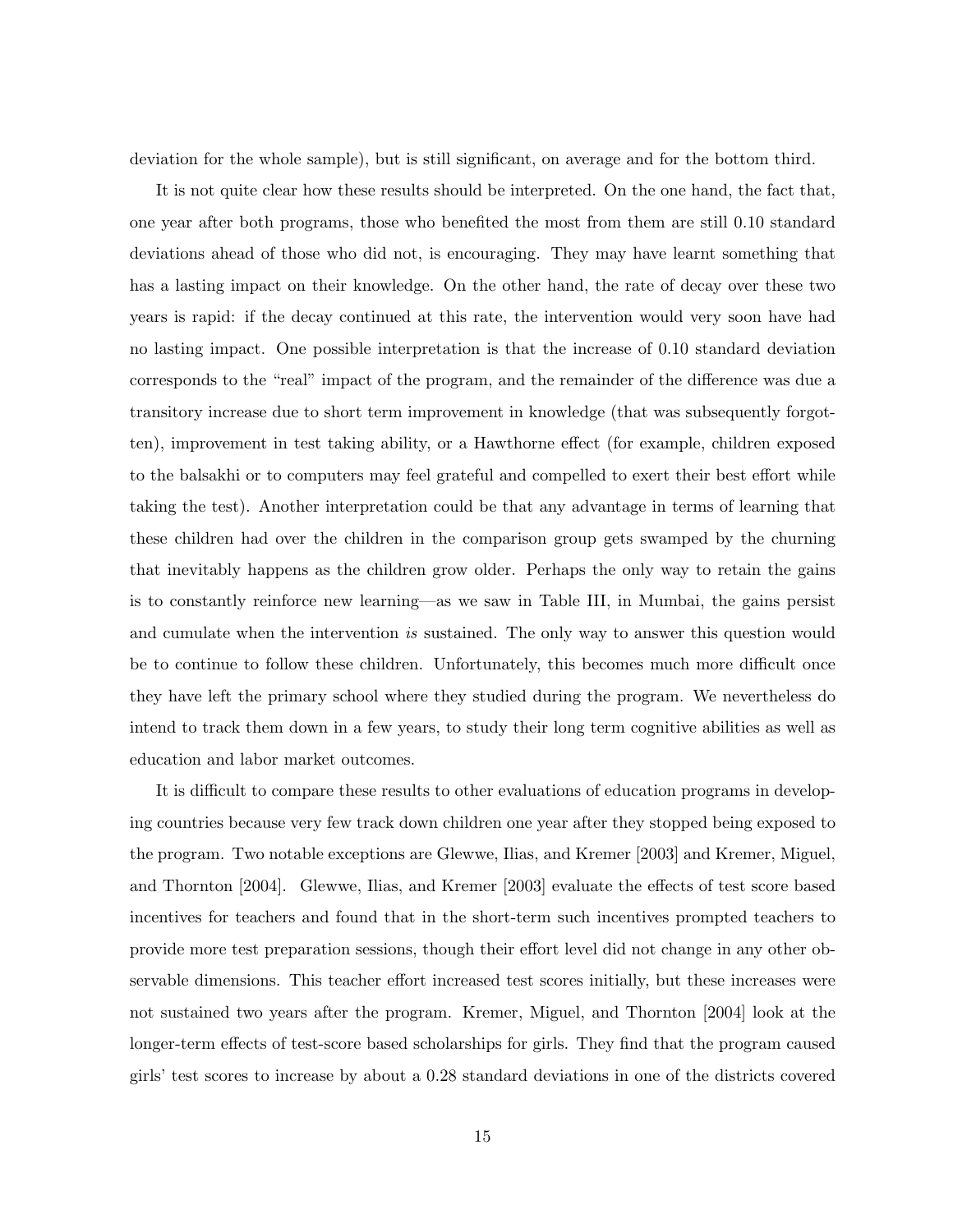by their study in the year in which the girls receive the treatment, and that this effect persisted one year after the end of the program. However, the initial impact on boys (which was almost as large as that for girls) decayed. Taking these results together, a clear implication for future studies is that we need to better understand what make program effects durable.

## VI. Inside the Box: Direct and Indirect Effects

The effects of the balsakhi program, reported above, are the effects of having been assigned to a classroom that was included in the balsakhi program. As such, it conflates two effects: The program potentially had a direct impact on the children who were assigned to work with the balsakhi; it also could have had an indirect impact on the children who were left behind in the classroom, both through a reduction in the number of students in the class (a class size effect), and by removing the weaker children from the room, which could change class-room dynamics (a peer effect).

As we saw above, poor initial scorers, who registered the largest gains, were also most likely to be sent to the balsakhi. Figure I plots the difference in test-score gain between treatment and comparison students (the solid line) and the probability of a treatment child being sent to the balsakhi in year 2 (the dashed line) as a function of the initial pre-test scores.<sup>12</sup> The test score gain appear to track closely the probability of assignment to the balsakhi. This suggests that the effect of the program may have been mainly due to children who were sent to the balsakhi, rather than to spillover effects on the other ones.

#### A. Statistical Framework

The ideal experiment to separate the direct and indirect effects of remedial education would have been to identify the children who would have been assigned to work with the balsakhi in all schools, before randomly assigning the schools to treatment and comparison groups. The balsakhi effect could then have been estimated by comparing children designated for the balsakhi in the treatment group with their peers in the comparison group. The indirect effect would have been estimated by comparing the children who were not at risk of working with the balsakhi in the treatment and the comparison group. Unfortunately, this design was not feasible in this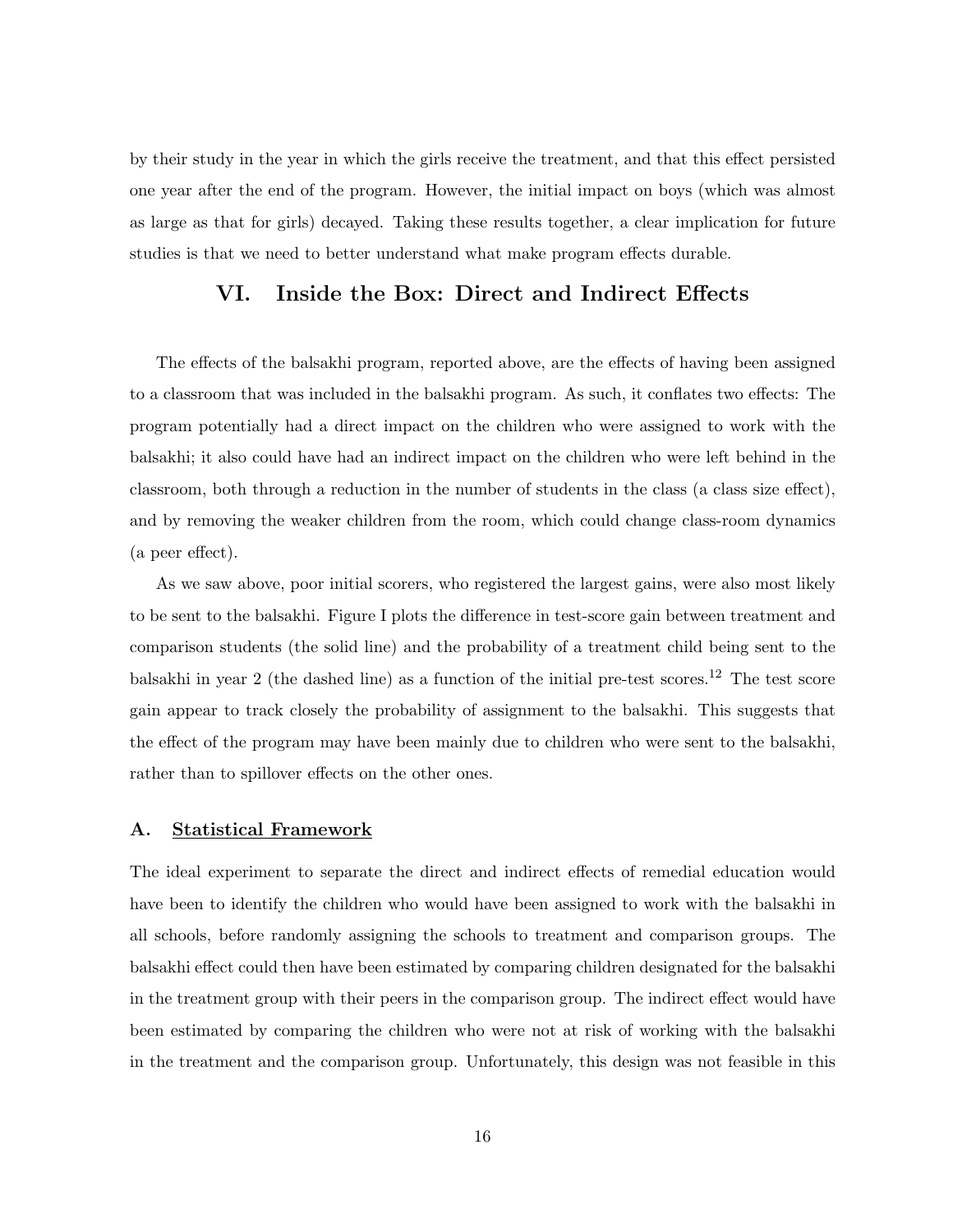setting, since teachers were not prepared to assign the children in the abstract, without knowing whether or not they were going to get a balsakhi.

To disentangle these two effect in the absence of this experiment, we use the predicted probability of a child being assigned to the balsakhi in treatment schools as an instrument for actual assignment.

We start by predicting a child's assignment as a flexible function of his or her score in the pre-test score distribution:<sup>13</sup>

(2) 
$$
P_{ijg} = (\pi_0 + \pi_1 y_{ijgPRE} + \pi_2 y_{ijgPRE}^2 + \pi_3 y_{ijgPRE}^3 + \pi_4 y_{ijgPRE}^4) * D_{jg} + \omega_{ijg},
$$

where  $P_{ijg}$  is a dummy indicating that the child was assigned to the program (i.e., worked with the balsakhi),  $y_{ijgPRE}$  is the child's pretest score and  $D_{jg}$  is the dummy defined above, which is equal to 1 if school  $j$  received a balsakhi in the child's grade  $g$ , and 0 otherwise.

Denote by  $M_{ijg}$  the vector  $[1, y_{ijgPRE}, y_{ijgPRE}^2, y_{ijgPRE}^3, y_{ijgPRE}^4]$ .

We then estimate how the treatment effect varies as a function of the same variables:

(3) 
$$
y_{ijgPOST} - y_{ijgPRE} = M_{ijg} \lambda + (D_{jg} * M_{ijg}) \mu + \epsilon_{ijg}.
$$

Equation (2) and (3) form the first stage and the reduced form, respectively, of the following structural form equation:

(4) 
$$
y_{ijgPOST} - y_{ijgPRE} = \gamma D_{jg} + \tau P_{ijg} + M_{ijg}\alpha + \epsilon_{ijg},
$$

which we then estimate with an IV regression using  $M_{ijg}$ ,  $D_{jg}$  and  $D_{jg} * M_{ijg}$  as instruments. The coefficients of interest are  $\gamma$ , which gives the impact of being in a balsakhi school but not being assigned to the balsakhi (the indirect effect), and  $\tau$ , which gives us the impact of working with the balsakhi, over and above the effect of being in a balsakhi school ( $\tau$  is the direct effect).

This strategy relies on the assumption that the indirect treatment effect of the program  $(\gamma)$ does not vary with the child's score in the initial test score distribution (i.e. that  $D_{jg} * M_{ijg}$  can be excluded from the structural equation). To see this, assume for example that the indirect treatment effect declined with initial test scores in a way that exactly tracked how the assignment probability changes with the test score. In that case we would mistakenly attribute this declining pattern to the direct effect.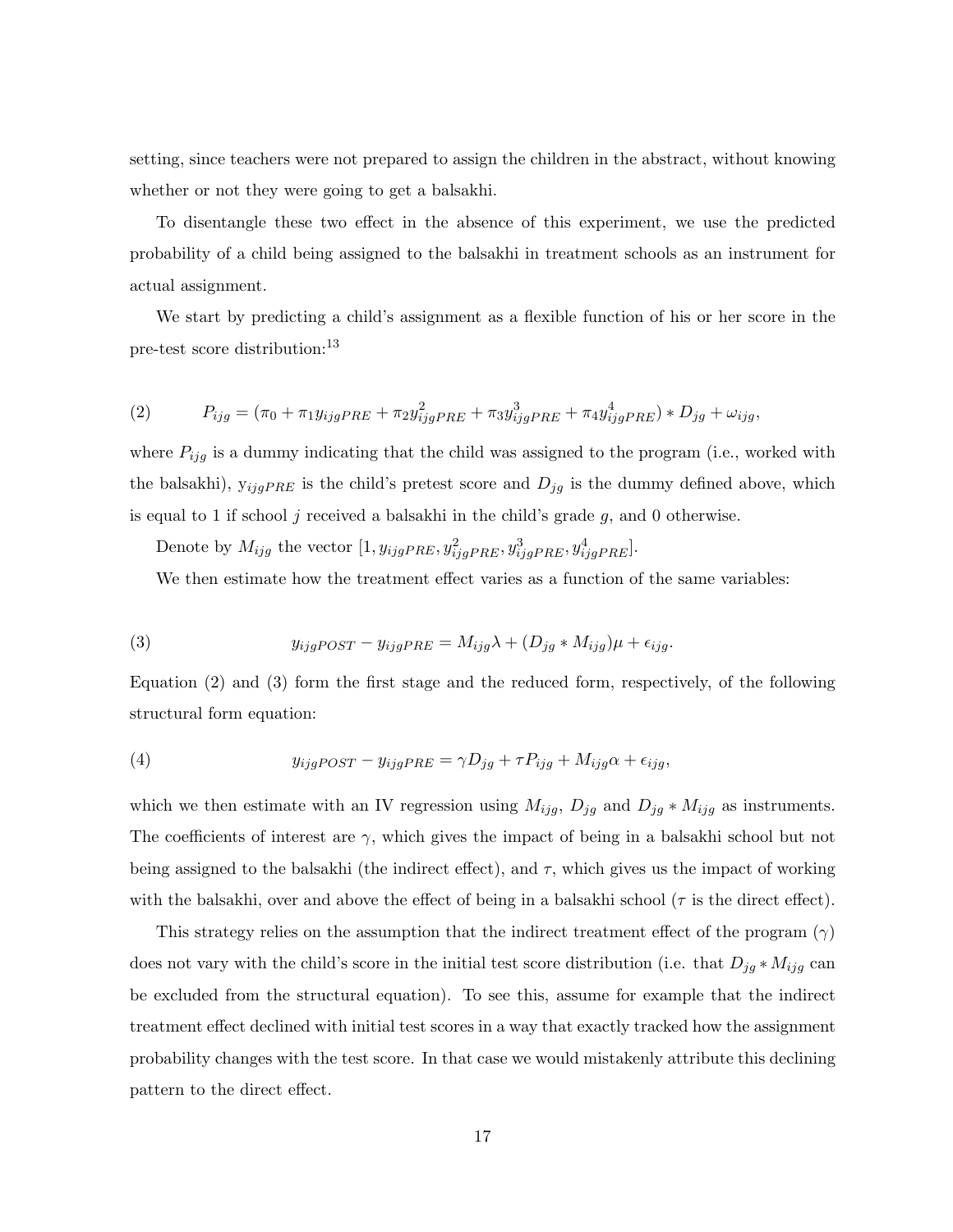In equation (4) we have, in addition, assumed that the direct effect does not depend on the child's test score: This assumption simplifies the exposition but is not needed for identification, since we have four excluded instruments  $(D_{jg} * y_{ijgPRE}, D_{jg} * y_{ijgPRE}^2, D_{jg} * y_{ijgPRE}^3$  and  $D_{jg} *$  $y_{ijgPRe}^4$ ; we could therefore in principle estimate four parameters, rather than one. The four instruments allow us to test this assumption : if the direct effect is constant, equations (2), (3) and (4) imply that the ratio  $\frac{\mu_k}{\pi_k}$  for  $k > 0$  (where  $\mu_k$  is the coefficient on  $D_{jg} * Q_{ij}^k$ ), should all be equal to  $\tau$ , which can be directly tested with an overidentification test. Note that these equations also imply that if, in addition,  $\gamma$  is zero, the reduced form effect will be proportional to the probability of assignment to the balsakhi, which is what Figure I appears to indicate.

#### B. Results

In Table VI, we present instrumental variables estimates of the direct and indirect impact of being in a balsakhi group, using the strategy described above. The last lines in the table show the F. statistic for the excluded interactions used as instruments, which are jointly highly significant, and the p-value for the overidentification test described in the last paragraph of the previous subsection.<sup>14</sup>

Based on these results, we cannot reject the hypothesis that being in a balsakhi school has no effect for children who were not themselves sent to the balsakhi.<sup>15</sup> The effect of the program appears concentrated on children who indeed worked with the balsakhi. The effect on the children sent to the balsakhi is large: they gain 0.6 standard deviations in overall test scores (which is over half of the test score gain a comparison child realizes from one year of schooling). The overidentification test indicates that we cannot reject the hypothesis that the treatment effect is constant: The fact that the Balsakhi program affects mostly children at the bottom of the test score distributions simply reflects the fact that the children at the bottom of the test score distribution are more likely to be assigned to the balsakhi group.

Banerjee et al. [2005] describe and implement a second strategy for separating direct and indirect effects, which exploits the discontinuity in the assignment: students ranked in the bottom 20 of their class are much more likely to be assigned to a balsakhi than those ranked above the bottom 20. These estimates confirm the results reported above: We cannot reject the hypothesis that the program had no effect on children who were not sent to the balsakhi, and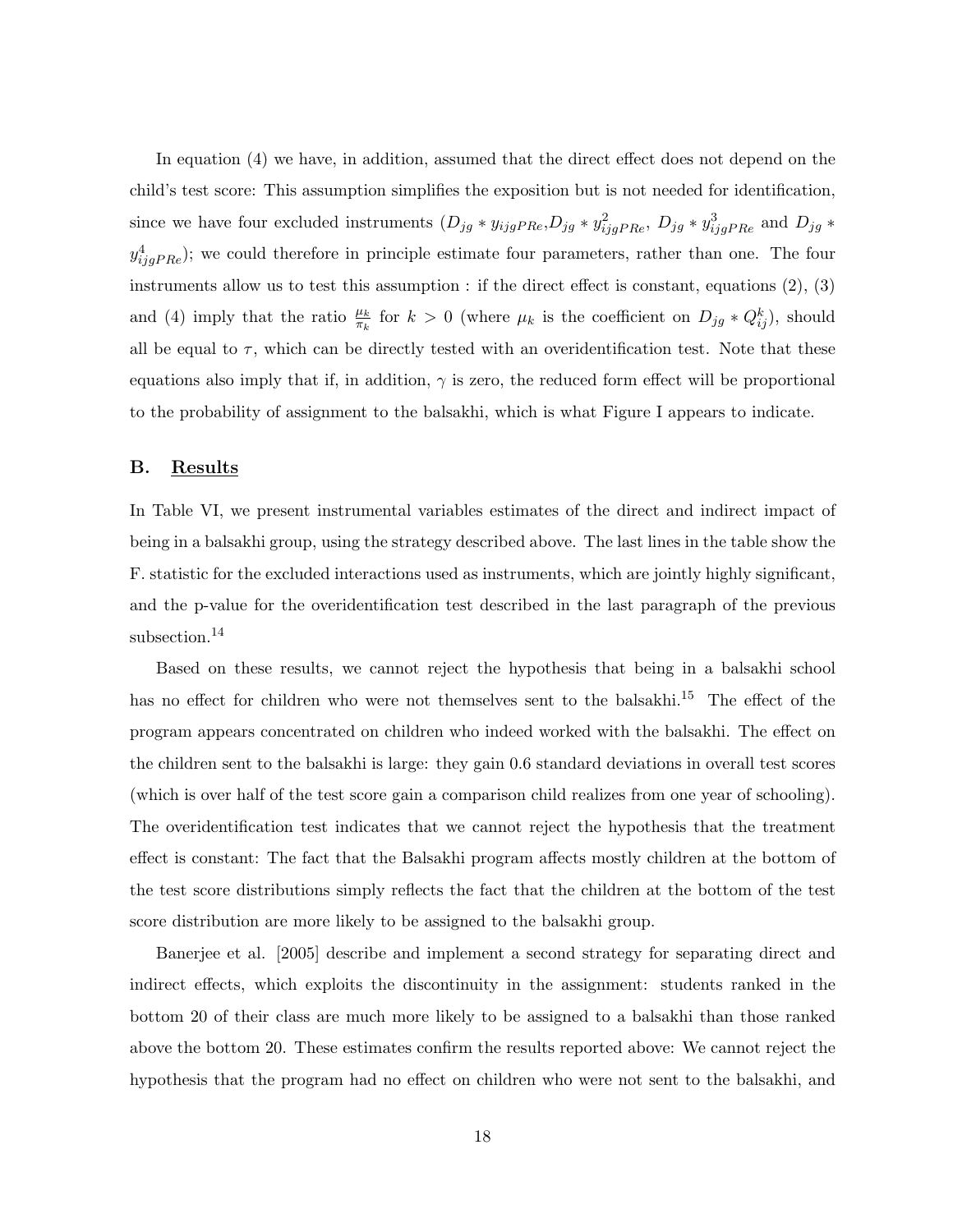while the point estimates of the direct effect are larger than what we report in Table VI (close to one standard deviation), we cannot statistically distinguish them from each other.

# VII. Conclusion

This paper reports the results of the impact evaluations of a remedial education and a computer-assisted learning program. Evaluations conducted in two cities over two years suggest that both are effective programs: the test scores of children whose schools benefited from the remedial education program improved by 0.14 standard deviations in the first year, and 0.28 in the second year. We also estimate that children who were directly affected by this program improved their test scores by 0.6 standard deviations in the second year, while children remaining in the regular classroom did not benefit. The computer-assisted learning program was also very effective, increasing math scores by 0.36 standard deviations the first year, and by 0.54 standard deviation the second year.

Some may be puzzled by the effectiveness of these two programs and the lack of spillovers of the Balsakhi program to the other children, given that the balsakhis have less training than the formal teachers and computer assisted learning programs have not been shown to be effective in developed country settings. We see two plausible explanations. First, teachers teach to the prescribed curriculum, and may not take time to help students who are behind catch up, ending up being completely ineffective for them [Banerji, 2000]. Second, students share a common background with the balsakhis, but not the teachers. Ramachandran et al. [2005] argue social attitudes and community prejudices may limit teachers' effectiveness, and that teachers feel as if "they were doing a big favour by teaching children from erstwhile 'untouchable' communities or very poor migrants." These factors may also help explain the effectiveness of the Computer-Assisted Learning program, which allowed each child to be individually stimulated, irrespective of her current achievement level.

Both programs, the Balsakhi program in particular, are also remarkably cheap, since the salary of the balsakhi (the main cost of the Balsakhi program) is only a fraction of a teacher's salary (balsakhis were paid Rs 500 to Rs 750 per month, or a little over \$10 to \$15). Overall, the Balsakhi program cost approximately Rs. 107 (\$2.25) per student per year, while the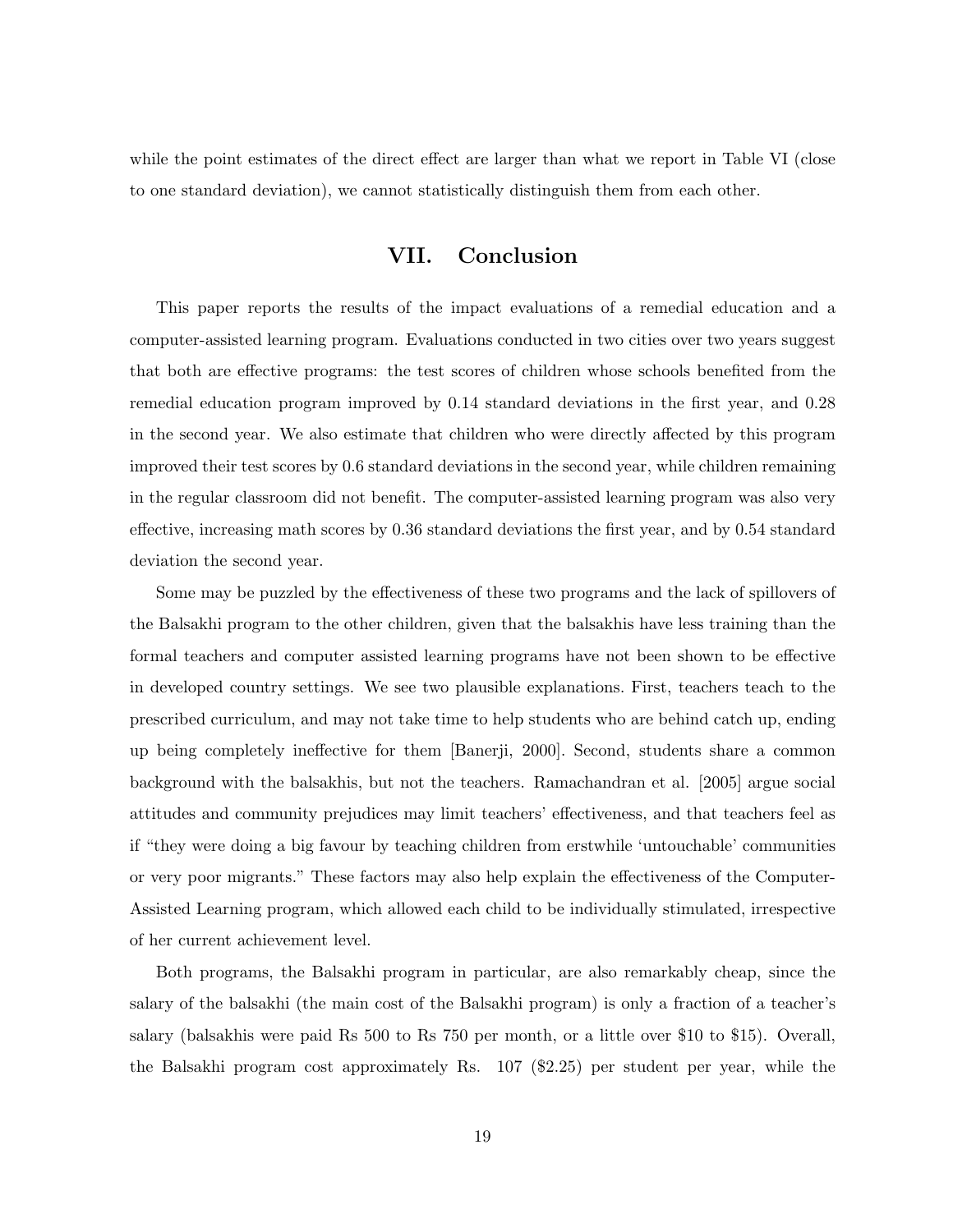CAL programs cost approximately Rs 722 (\$15.18) per student per year, including the cost of computers and assuming a five-year depreciation cycle.<sup>16</sup>

In terms of cost for a given improvement in test scores, scaling up the Balsakhi program would thus be much more cost effective than hiring new teachers (since reducing class size appears to have little or no impact on test scores). It would also be 5 to 7 times more cost effective than the expanding computer assisted learning program (which brings about a similar increase in test scores at a much higher cost). Banerjee et al. [2005] estimate the cost per standard deviation improvement of both programs under various assumptions, and compare it to other effective programs evaluated in the developing world. The Balsakhi program, at a cost of about \$0.67 per standard deviation, is by far the cheapest program evaluated. Providing a full cost benefit analysis of these programs is, however, beyond the scope of this paper, since their long term effects (on learning and on labor market outcomes) are not known.

Nevertheless, these results suggest that it may be possible to dramatically increase the quality of education in urban India, an encouraging result since a large fraction of Indian children cannot read when they leave school. Both programs are inexpensive and can easily be brought to scale: the remedial education program has already reached tens of thousands of children across India. An important unanswered question, however, given the evidence of decay in the gains a year after the programs end, is whether these effects are only experienced in the short term, or can be sustained several years after the program ends, making a long-lasting difference in these children's life.

MIT Department of Economics and Abdul Latif Jameel Poverty Action Lab Harvard Business School

MIT Department of Economics and Abdul Latif Jameel Poverty Action Lab Columbia University Department of Economics, School of International and Public Affairs, and MIT Abdul Latif Jameel Poverty Action Lab.

## VIII. References

20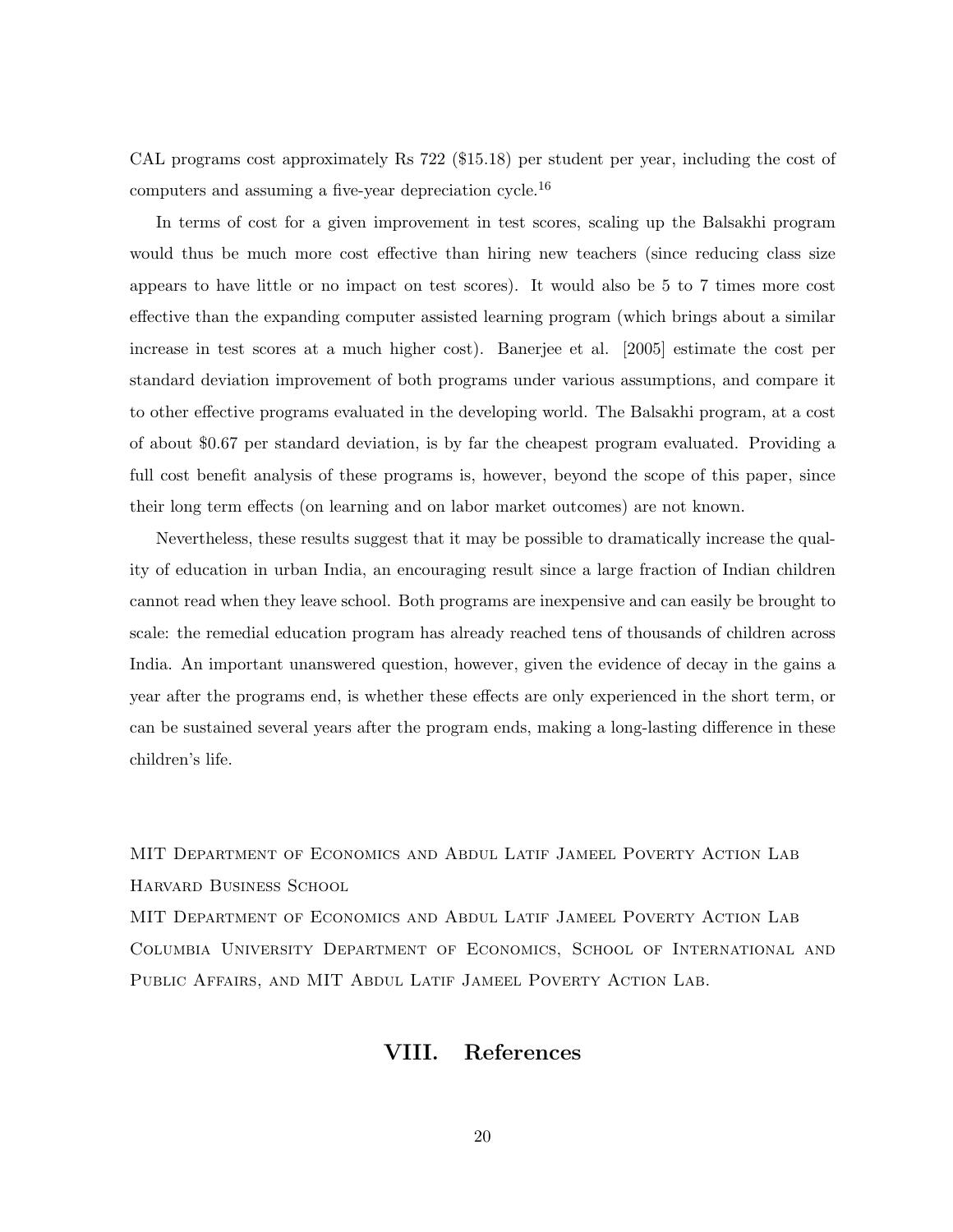- Angrist, Joshua and Victor Lavy, "New Evidence on Classroom Computers and Pupil Learning," The Economic Journal, CXII (2002), 735-765.
- Banerjee, Abhijit, Shawn Cole, Esther Duflo, and Leigh Linden, "Remedying Education: Evidence from Two Randomized Experiments in India," NBER Working Paper: No. 11904, 2005.
- ———, Suraj Jacob, and Michael Kremer, "Promoting School Participation in Rural Rajasthan: Results from Some Prospective Trials," MIT Department of Economics Working Paper, 2004.
- Banerji, Rukmini, "Poverty and Primary Schooling: Field Studies from Mumbai and Delhi," Economic and Political Weekly, (2000), 795-802.
- Glewwe, Paul, Nauman Ilias, and Michael Kremer, "Teacher Incentives," NBER Working Paper: No. 9671, 2003.
- ———, and Michael Kremer, "Schools, Teachers, and Education Outcomes in Developing Countries," forthcoming in Handbook on the Economics of Education. (New York, NY: Elsevier).
- ———, ———, and Sylvie Moulin, "Textbooks and Test Scores: Evidence from a Prospective Evaluation in Kenya," BREAD Working Paper, Cambridge, MA, 2002.
- ———, ———, ———, and Eric Zitzewitz, "Retrospective vs. Prospective Analyses of School Inputs: The Case of Flip Charts in Kenya," Journal of Development Economics,LXXIV (2004), 251-268.
- Hanushek, Eric A., "The Economics of Schooling: Production and Efficiency in Public Schools," Journal of Economic Literature, XXIV (1986), 1141-1177.
- ———, "Interpreting Recent Research on Schooling in Developing Countries," World Bank Research Observer, X (1995), 227-246.
- Kremer, Michael, and Edward Miguel, and Rebecca Thornton, "Incentives to Learn," NBER Working Paper: No. 11904, 2005.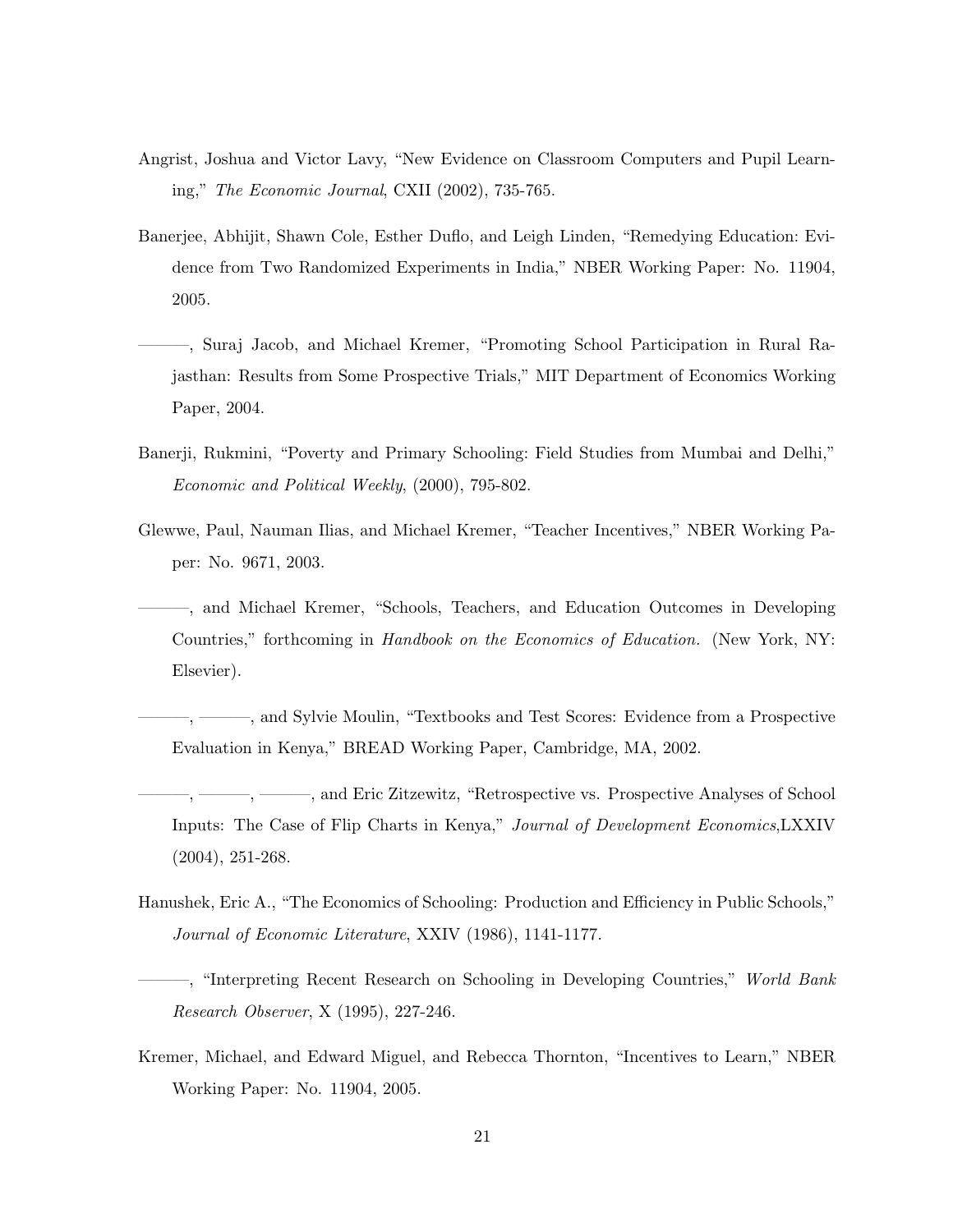- Krueger, Alan, and Cecilia Rouse, "Putting Computerized Instruction to the Test: A Randomized Evaluation of a 'Scientifically-based' Reading Program," Economics of Education Review, XXIII (2004), 323-38.
- ———, and Diane M. Whitmore, "The Effect of Attending Small Class in Early Grades on College Test-Taking and Middle School Test Results: Evidence from Project STAR," The Economic Journal, CXI (2001), 1-28.
- Lavy, Victor, and Analia Schlosser, "Targeted Remedial Education for Underperforming Teenagers: Cost and Benefits," Journal of Labor Economics, XXIII (2005), 839-874.
- Leuven, Edwin, Mikael Lindahl, Hessel Oosterbeek, and Dinand Webbink, "The Effect of Extra Funding for Disadvantaged Pupils on Achievement," IZA Discussion Paper No. 1122, 2004.
- Machin, Stephen, Costas Meghir, and Sandra McNally, "Improving Pupil Performance in English Secondary Schools: Excellence in Cities," Journal of the European Economic Association, II (2004), 396-405.

- Miguel, Edward, and Michael Kremer, "Worms: Identifying Impacts on Education and Health in the Presence of Treatment Externalities," Econometrica, LXXII (2004) 159-217.
- Ramachandran, Vimala, Madhumita Pal, Sharada Jain, Sunil Shekar, and Jitendra Sharma, "Teacher Motivation in India, " Discussion Paper, (Azim Premji Foundation, Bangalore, 2005).
- Pratham Organization, "Annual Status of Education Report," (Pratham Resource Center: Mumbai, 2005).
- Vermeersch, Christel and Michael Kremer, "School Meals, Educational Achievement, and School Competition: Evidence from a Randomized Evaluation" World Bank Policy Research Working Paper: No. 3523, 2005.

<sup>———,</sup> Sandra McNally, and Olmo Silva, "New Technology in Schools: Is there a Payoff?" Working Paper, London School of Economics, 2006.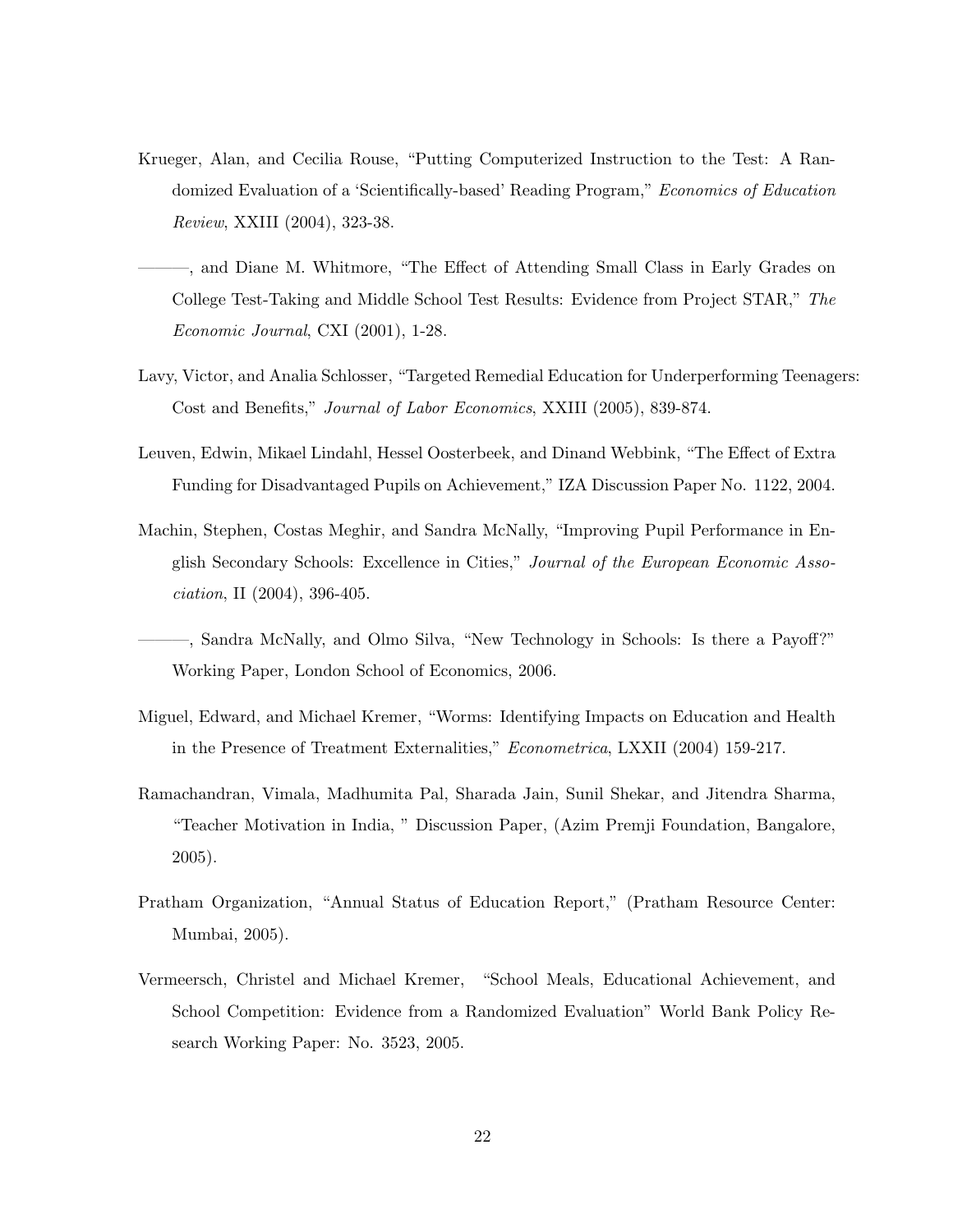World Bank, World Development Report 2004: Making Services Work for the Poor, (New York, NY: Oxford University Press, 2004).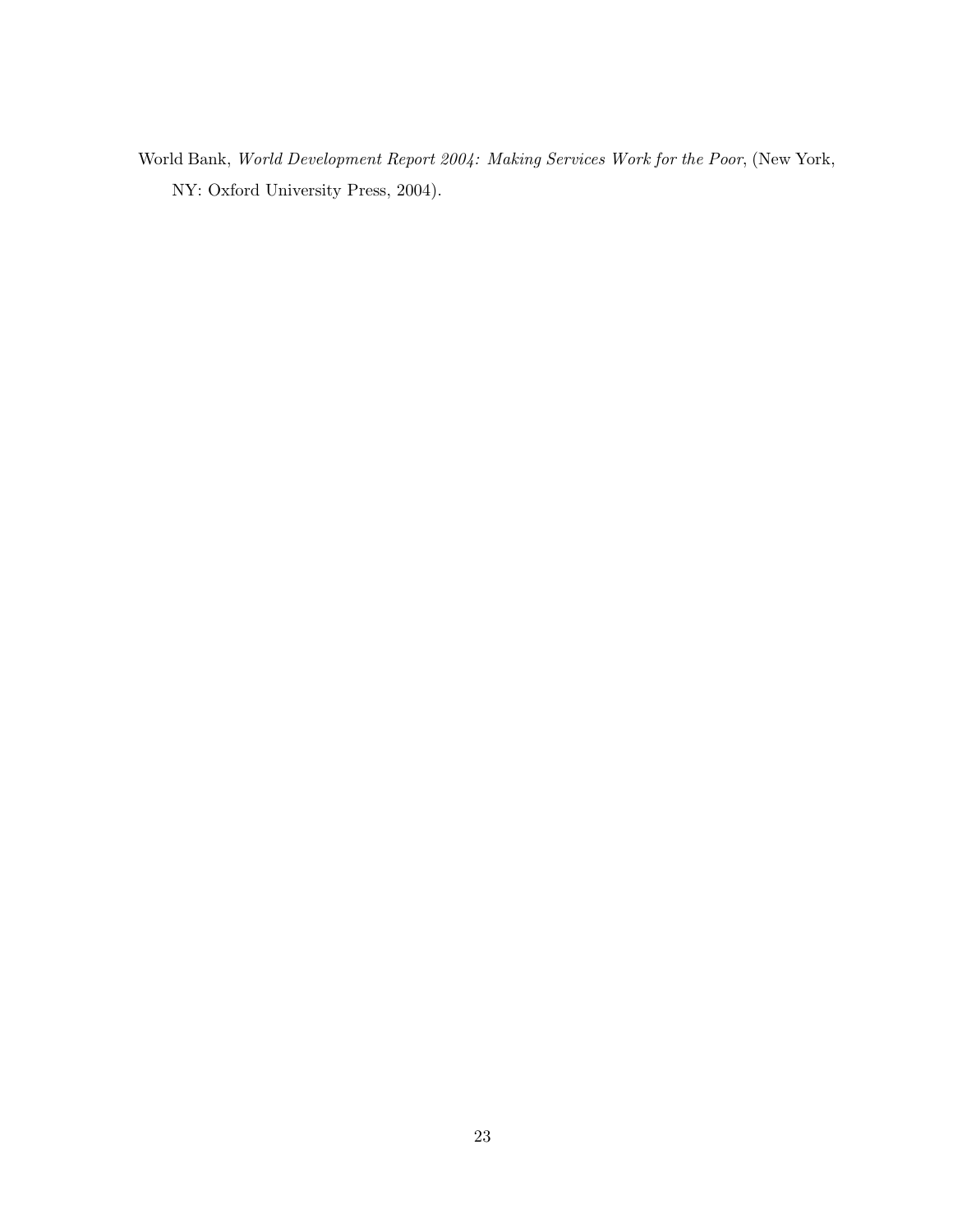## Notes

<sup>1</sup>These include giving children deworming drugs [Miguel and Kremer, 2004] and providing school meals for children [Vermeersch and Kremer, 2005].

<sup>2</sup>This is true even when evaluating only children who were enrolled before the intervention, suggesting this result is not due to a change in the composition of the children.

<sup>3</sup>A train carrying Hindus traveling to a controversial site (where a mosque had been destroyed by a Hindu mob in 1991) caught fire in February, 2002, allegedly because of an attack by Muslims. Many Muslim communities were attacked in retaliation during the next several weeks in major cities in Gujarat, causing hundreds of casualties and major disorder.

<sup>4</sup>See Lavy and Schlosser [2005], and Machin, Meghir and McNally [2004] for two evaluations of remedial education programs in Israel and the UK, respectively. They both find small, positive effects.

<sup>5</sup>The pre-test was administered in July approximately 2-3 weeks after the official opening of the school in mid-June in order to ensure that enrollment had stabilized. The one exception was Mumbai year 1: the pre-test was administered in late September and early October. The posttest was administered at the end of the academic year, in late March and early April (schools close in mid-April). In addition, in Vadodara, mid-tests were conducted halfway through the year. Results from these mid-tests are reported in Banerjee et al. [2005]. They are consistent with the post-test results presented here.

<sup>6</sup>Scores are normalized for each grade, year, and city, such that the mean and standard deviation of the comparison group in the pretest is zero and one, respectively. (We subtract the mean of the control group in the pretest, and divide by the standard deviation.)

<sup>7</sup>For the balsakhi program, attrition was 17% and 18% respectively in the comparison and the treatment group in Vadodara in year 1, 4% in both the treatment and the comparison group in Vadodara in year 2; In Mumbai it was 7% and 7.5% respectively in the treatment and comparison groups in year 1, and 7.7% and 7.3% respectively in year 2. For the CAL program, the attrition was 3.8% and 3.4% respectively in year 1 and 7.3% and 6.9% in year 2.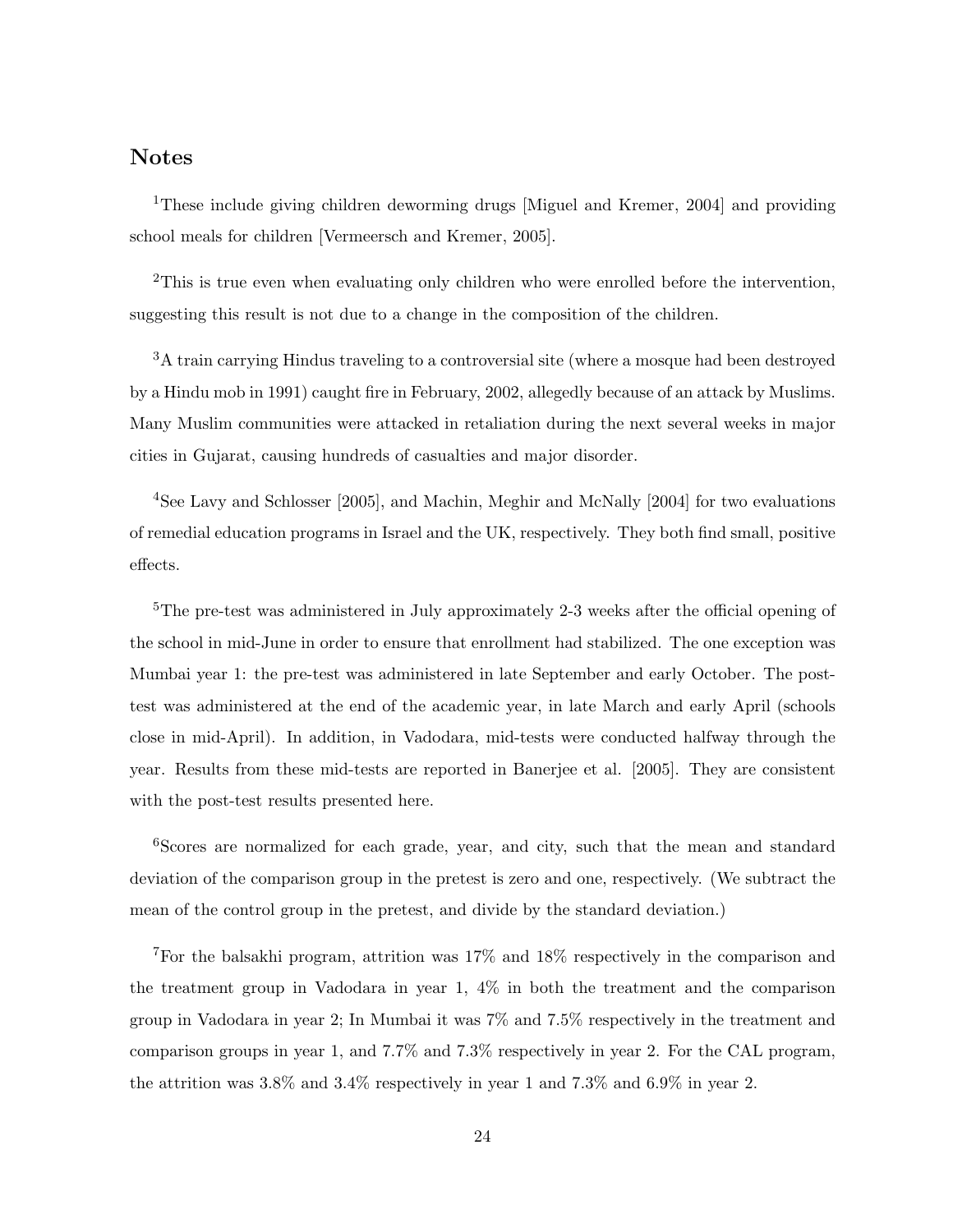<sup>8</sup>All standard errors reported in the paper are adjusted for clustering at the school-grade level, the level of randomization.

<sup>9</sup>In Banerjee et al. [2005], we also present a difference in difference specification, which gives very similar results. Estimating equation (1) without controlling for pre-test score also gives very similar results.

 $10$ Result by initial levels are similar for year 1, but the probability of assignment to the balsakhi is not available in that year.

<sup>11</sup>Only children who were in grade 3 in year 1 can be exposed for 2 years. Thus, the two-year effect is estimated using substantially fewer students than the one-year effect. There was also naturally more attrition in this group, as students migrated or dropped out during the summer break between year 1 and 2. (Attrition was 33% in both Mumbai and Vadodara, and again the pretest score of children who did not appear in the posttest did not vary by treatment status. Table 6A of Banerjee et al. [2005])

 $12$ Using a Fan's locally weighted regression with a bandwidth of 1.5.

<sup>13</sup>The results are not sensitive to the number of polynomial terms in pre-test scores that we include i.e. it does not matter if we exclude the fourth or third or second order terms. As we will see below, including more than one term allows us to test the hypothesis that the balsakhi treatment effect does not depend on initial test score.

 $14$ To save space we do not report the coefficients from the first stage regression, which is graphically presented in Figure I.

<sup>15</sup>Note, however, that the  $95\%$  confidence interval of that effect ranges from  $-0.076$  to 0.189. The top of that range is similar to estimates of the class size effects that have been estimated in other contexts.

<sup>16</sup>In fact, the computers came at no cost to Pratham, so Pratham's annual cost per student was also actually Rs. 367 (\$7.72) per student. Similar situations may be present in many Indian schools. This makes the CAL program more attractive, but still less cost-effective than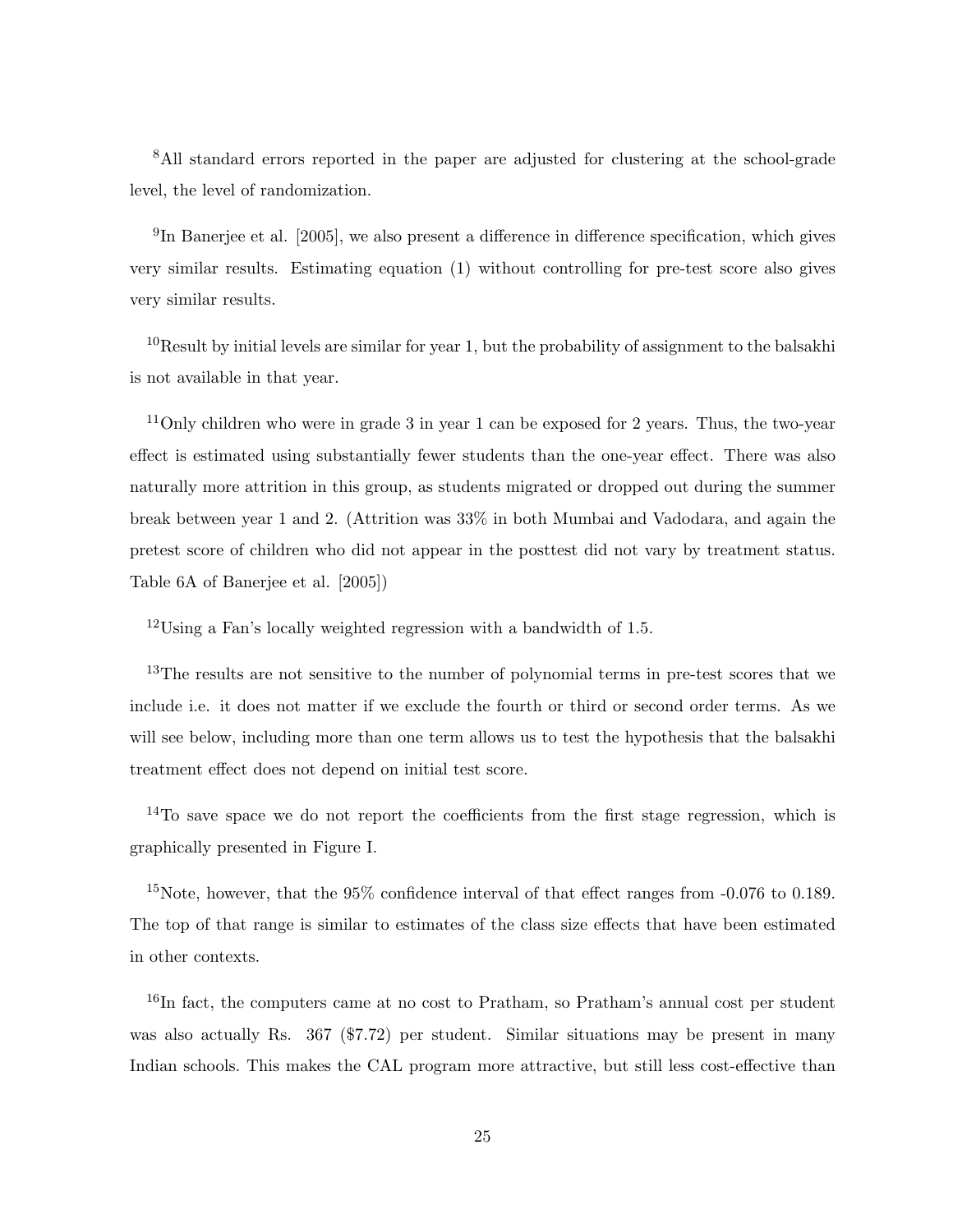the Balsakhi program.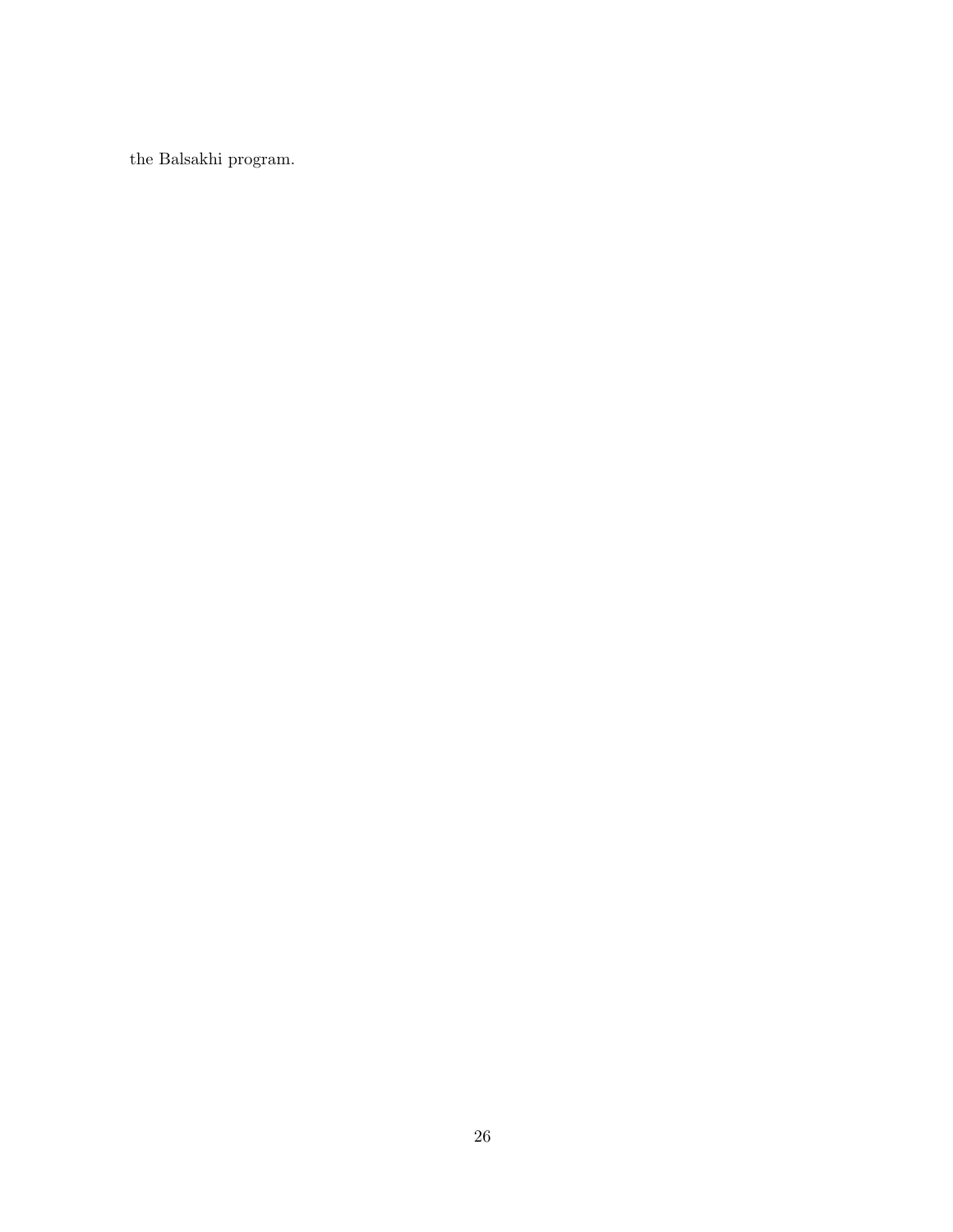#### **Table I: Sample Design and Time Line**

|                                                                                    | Year 1 (2001-2002) |             | Year 2 (2002-2003) |             | Year 3 (2003-2004) |             |
|------------------------------------------------------------------------------------|--------------------|-------------|--------------------|-------------|--------------------|-------------|
|                                                                                    | Grade 3            | Grade 4     | Grade 3            | Grade 4     | Grade 3            | Grade 4     |
|                                                                                    | (1)                | (2)         | (3)                | (4)         | (5)                | (6)         |
| <b>PANEL A: Vadodara</b>                                                           |                    |             |                    |             |                    |             |
| A.1 Balsakhi                                                                       |                    |             |                    |             |                    |             |
| Group A                                                                            | Balsakhi           | No balsakhi | No Balsakhi        | Balsakhi    | No Balsakhi        | No Balsakhi |
| $(5,264$ students in 49 schools in year 1; 6,071 students in 61 schools in year 2) |                    |             |                    |             |                    |             |
| Group B                                                                            | No balsakhi        | Balsakhi    | Balsakhi           | No Balsakhi | No Balsakhi        | No Balsakhi |
| $(4934$ students in 49 schools in year 1; 6,344 students in 61 schools in year 2)  |                    |             |                    |             |                    |             |
|                                                                                    |                    |             |                    |             |                    |             |
| A.2 Computer Assisted Learning (CAL)                                               |                    |             |                    |             |                    |             |
| Group A1B1                                                                         | No CAL             | No CAL      | No CAL             | <b>CAL</b>  | No CAL             | No CAL      |
| $(2,850$ students in 55 schools in year 2; 2,814 students in 55 schools in year 3) |                    |             |                    |             |                    |             |
| Group A2B2                                                                         | No CAL             | No CAL      | No CAL             | No Cal      | No CAL             | <b>CAL</b>  |
| (3,095 students in 56 schools in year 2; 3,131 students in 56 schools in year 3)   |                    |             |                    |             |                    |             |
| <b>PANEL B: Mumbai</b>                                                             |                    |             |                    |             |                    |             |
| Balsakhi                                                                           |                    |             |                    |             |                    |             |
| Group C                                                                            | Balsakhi           | No Balsakhi | No Balsakhi        | Balsakhi    | No Balsakhi        | No Balsakhi |
| $(2,592$ students in 32 schools in year 1; 5,755 students in 38 schools in year 2) |                    |             |                    |             |                    |             |
| Group D                                                                            | No Balsakhi        | No Balsakhi | Balsakhi           | No Blasakhi | No Balsakhi        | No Balsakhi |
| $(2,182$ students in 35 schools year 1; 4,990 students in 39 schools in year 2)    |                    |             |                    |             |                    |             |

Notes: This table display the assignement to schools in various treatment group in the three years of the evaluation

Group A1B1 and A2B2 were constituted by randomly assigning half the schools in group A and half the schools in group B to the group A1B1 and the remaining shcools to the groups A2B2. Schools assigned to group A (resp.B) in 2001-2002 remained in group A (resp. B) in 2002-2003. 12 new schools were brought in the study and assigned randomly to group A and B Schools assigned to group C (resp.D) in 2001-2002 remained in group C (resp. D) in 2002-2003. 10 new schools were brought in the study and assigned randomly to group C and D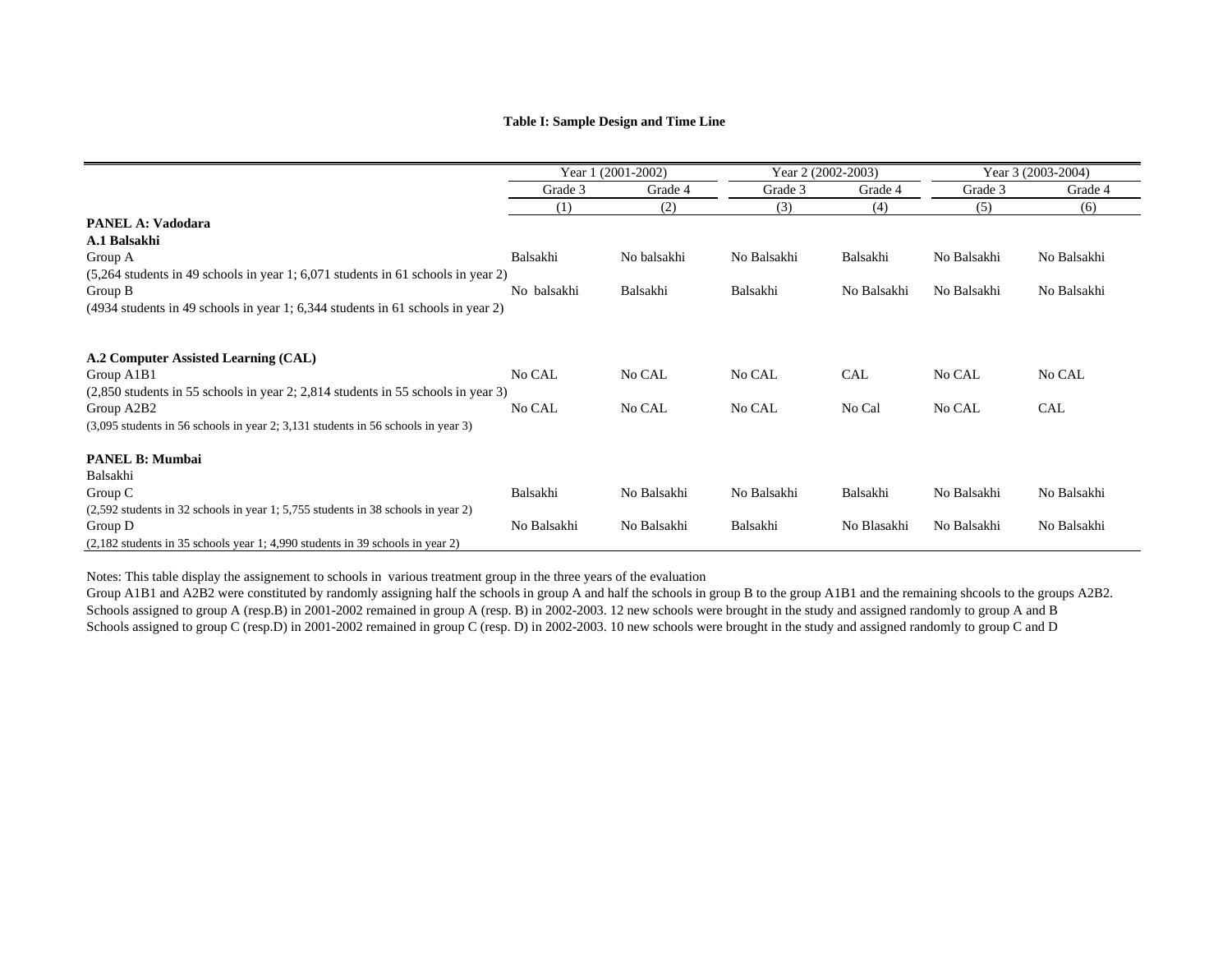|                                         |          | PRE TEST  |            |            | POST TEST |            |            |
|-----------------------------------------|----------|-----------|------------|------------|-----------|------------|------------|
|                                         |          | Treatment | Comparison | Difference | Treatment | Comparison | Difference |
|                                         |          | (1)       | (2)        | (3)        | (4)       | (5)        | (6)        |
| A. Balsakhi: Vadodara                   |          |           |            |            |           |            |            |
| Year 1                                  | Math     | $-0.007$  | 0.000      | $-0.007$   | 0.348     | 0.171      | 0.177      |
| (Grades 3 and 4)                        |          |           |            | (0.059)    |           |            | (0.070)    |
|                                         | Language | 0.025     | 0.000      | 0.025      | 0.794     | 0.667      | 0.127      |
|                                         |          |           |            | (0.061)    |           |            | (0.076)    |
| Year 2                                  | Math     | 0.046     | 0.000      | 0.046      | 1.447     | 1.046      | 0.401      |
| (Grades 3 and 4)                        |          |           |            | (0.053)    |           |            | (0.078)    |
|                                         | Language | 0.055     | 0.000      | 0.055      | 1.081     | 0.797      | 0.285      |
|                                         |          |           |            | (0.058)    |           |            | (0.071)    |
| <b>B. Balsakhi: Mumbai</b>              |          |           |            |            |           |            |            |
| Year 1                                  | Math     | 0.002     | 0.000      | 0.002      | 0.383     | 0.227      | 0.156      |
| (Grade 3)                               |          |           |            | (0.108)    |           |            | (0.126)    |
|                                         | Language | 0.100     | 0.000      | 0.100      | 0.359     | 0.210      | 0.149      |
|                                         |          |           |            | (0.108)    |           |            | (0.102)    |
| Year 2                                  | Math     | $-0.005$  | 0.000      | $-0.005$   | 1.237     | 1.034      | 0.203      |
| (Grades 3 and 4)                        |          |           |            | (0.058)    |           |            | (0.107)    |
|                                         | Language | 0.056     | 0.000      | 0.056      | 0.761     | 0.686      | 0.075      |
|                                         |          |           |            | (0.054)    |           |            | (0.061)    |
| C. Computer Assisted Learning: Vadodara |          |           |            |            |           |            |            |
| Year 2                                  | Math     | $-0.054$  | 0.000      | $-0.054$   | 1.129     | 0.810      | 0.319      |
| (Grade 4)                               |          |           |            | (0.076)    |           |            | (0.087)    |
|                                         | Language | $-0.009$  | 0.000      | $-0.009$   | 0.719     | 0.709      | 0.010      |
|                                         |          |           |            | (0.083)    |           |            | (0.093)    |
| Year 3                                  | Math     | 0.125     | 0.000      | 0.125      | 0.813     | 0.232      | 0.581      |
| (Grade 4)                               |          |           |            | (0.073)    |           |            | (0.089)    |
|                                         | Language | 0.116     | 0.000      | 0.116      | 0.118     | 0.014      | 0.104      |
|                                         |          |           |            | (0.079)    |           |            | (0.080)    |

Table II: Test Score Summary Statistics for Balsakhi and CAL Programs

Notes: This table gives the mean normalized test score for pretest (given at the beginning of the academic year) and posttest (given at the end of the academic year) for treatment and comparison students. Columns (1)-(3) include all children who were present for the pre-test. Columns (4)-(6) give the scores for children who were present for the pre-test and post-test. Standard errors of the difference, corrected for clustering at the school-grade level, are given in parentheses. The normalized test score is obtained by subtracting the mean pretest score of the comparison group, and dividing by the standard deviation of the scores of the the pretest comparison group.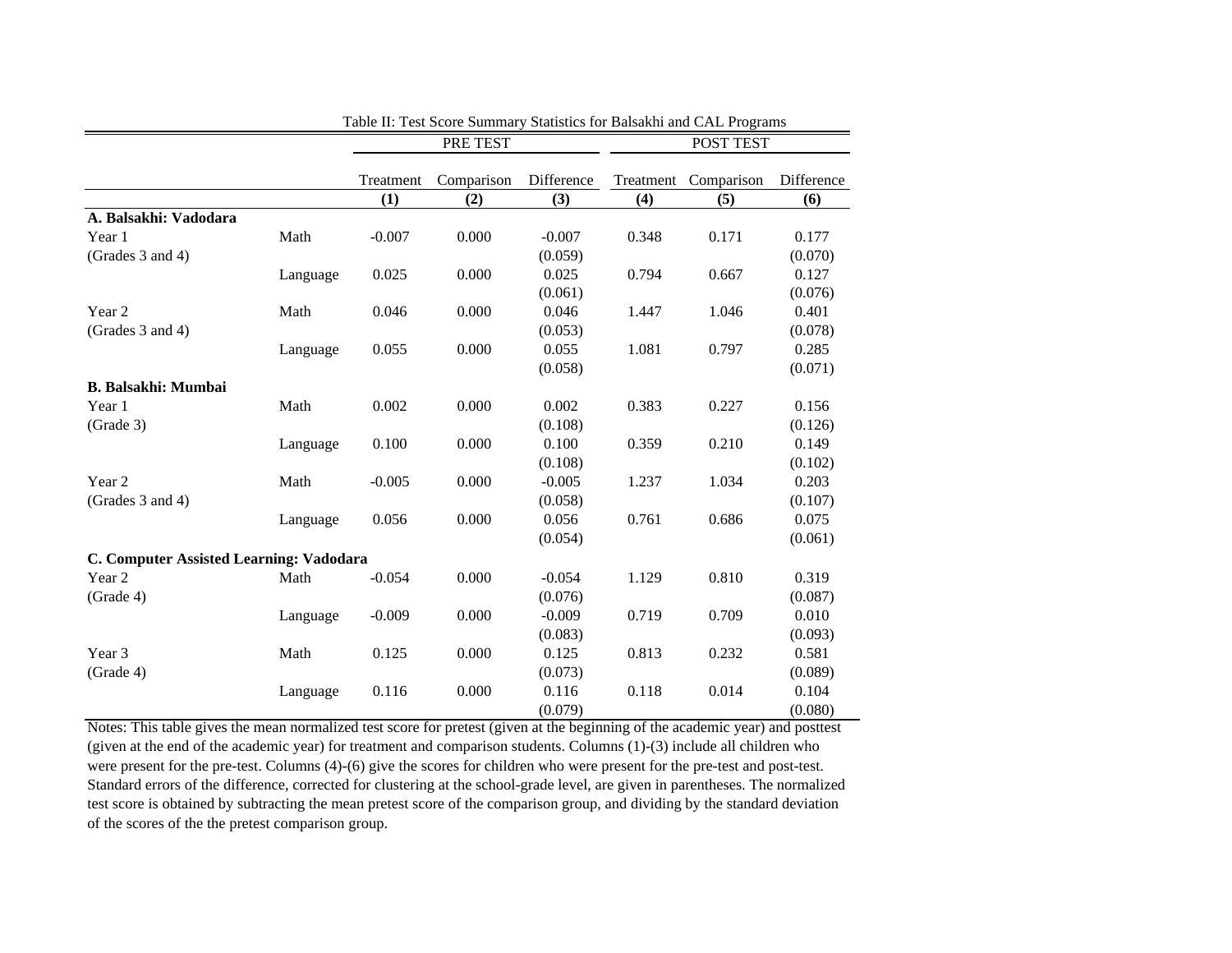| Table III: Estimates of the Impact of the Balsakhi Program, by City and Sample |              |         |                                  |         |
|--------------------------------------------------------------------------------|--------------|---------|----------------------------------|---------|
|                                                                                | Number of    |         | Dependent Variable: Test Score   |         |
|                                                                                | Observations |         | Improvement (Posttest - Pretest) |         |
|                                                                                |              | Math    | Language                         | Total   |
|                                                                                | (1)          | (2)     | (3)                              | (4)     |
| A. Pooling Grades and Locations                                                |              |         |                                  |         |
| Mumbai and Vadodara Together Year 1                                            | 12855        | 0.182   | 0.076                            | 0.138   |
|                                                                                |              | (0.046) | (0.056)                          | (0.047) |
| Mumbai and Vadodara Together Year 2                                            | 21936        | 0.353   | 0.187                            | 0.284   |
|                                                                                |              | (0.069) | (0.050)                          | (0.060) |
| <b>B. Pooling Both Grades</b>                                                  |              |         |                                  |         |
| Vadodara Year 1                                                                | 8426         | 0.189   | 0.109                            | 0.161   |
|                                                                                |              | (0.057) | (0.057)                          | (0.057) |
| Vadodara Year 2                                                                | 11950        | 0.371   | 0.246                            | 0.331   |
|                                                                                |              | (0.073) | (0.061)                          | (0.070) |
| Mumbai Year 1 (Grade 3 Only)                                                   | 4429         | 0.161   | 0.086                            | 0.127   |
|                                                                                |              | (0.075) | (0.066)                          | (0.067) |
| Mumbai Year 2                                                                  | 9986         | 0.324   | 0.069                            | 0.188   |
|                                                                                |              | (0.145) | (0.081)                          | (0.112) |
| C. Grade 3                                                                     |              |         |                                  |         |
| Vadodara Year 1                                                                | 4230         | 0.179   | 0.102                            | 0.152   |
|                                                                                |              | (0.086) | (0.085)                          | (0.085) |
| Vadodara Year 2                                                                | 5819         | 0.418   | 0.233                            | 0.354   |
|                                                                                |              | (0.107) | (0.089)                          | (0.100) |
| D. Grade 4                                                                     |              |         |                                  |         |
| Vadodara Year 1                                                                | 4196         | 0.190   | 0.114                            | 0.166   |
|                                                                                |              | (0.072) | (0.076)                          | (0.073) |
| Vadodara Year 2                                                                | 6131         | 0.307   | 0.240                            | 0.289   |
|                                                                                |              | (0.078) | (0.068)                          | (0.074) |
| E. Two Year (2001-03)                                                          |              |         |                                  |         |
| Mumbai Pretest Year 1 to Posttest Year 2                                       | 3188         | 0.612   | 0.185                            | 0.407   |
|                                                                                |              | (0.141) | (0.094)                          | (0.106) |
| Vadodara Pretest Year 1 to Posttest Year 2                                     | 3425         | 0.282   | 0.181                            | 0.250   |
|                                                                                |              | (0.094) | (0.079)                          | (0.088) |

Notes: This table reports the impact of the Balsakhi program, for different groups and years. Each cell represents a separate regression, of test score improvement on a dummy for treatment school, controlling for initial pretest score. Standard errors, clustered at the school-grade level, are given in parentheses. Estimates which include Mumbai year 2 use intention to treat as an instrument for treatment. Normalized test score gain is the difference between postand pretest for panels A-D, and the difference between posttest in year 2 and pretest in year 1 for panel E. The total score is the sum of the normalized math and language scores.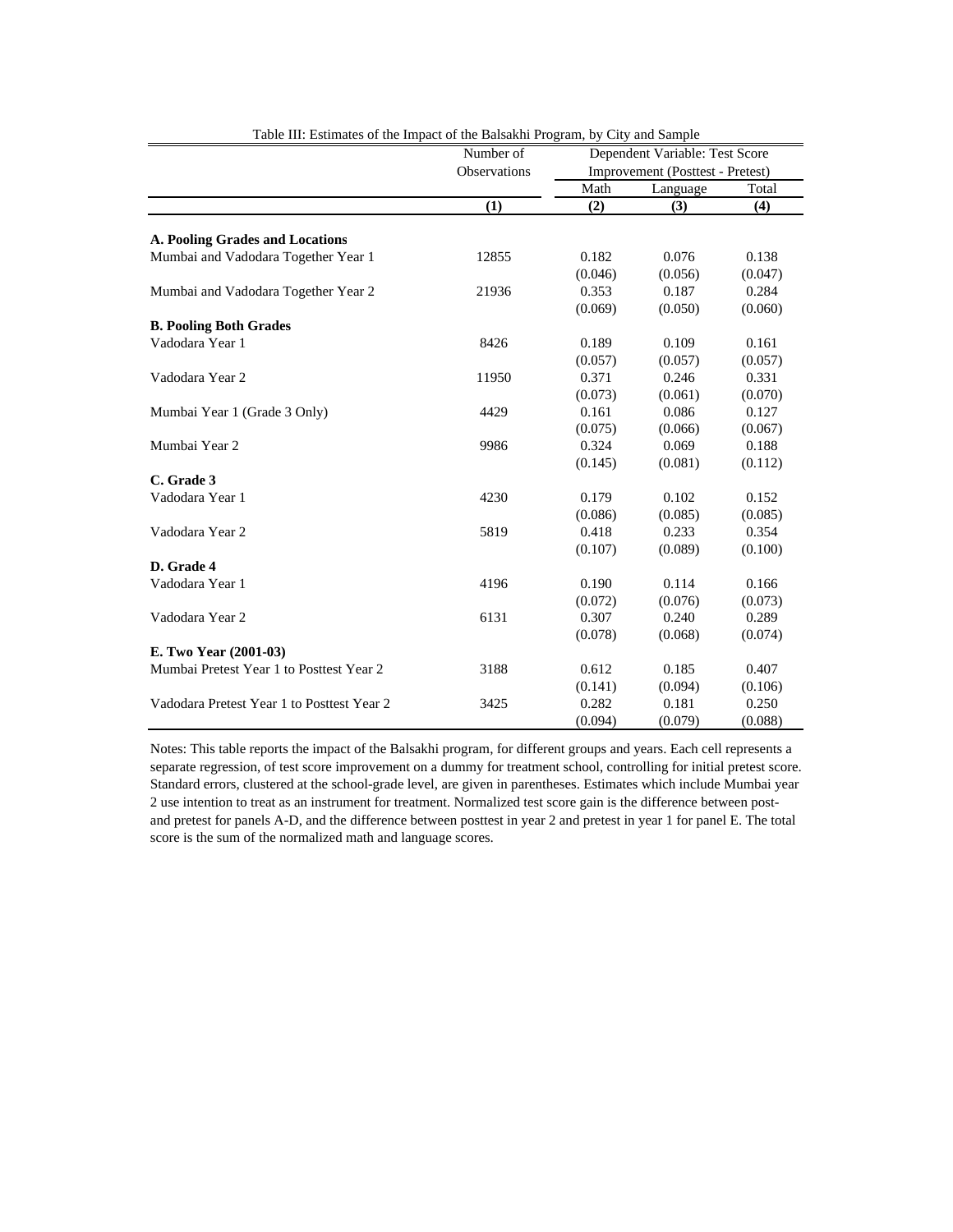|                                                                               | Table IV: Impact of the CAL Program, by Year |          |                                  |          |
|-------------------------------------------------------------------------------|----------------------------------------------|----------|----------------------------------|----------|
|                                                                               | Number of                                    |          | Dependent Variable: Test Score   |          |
|                                                                               | Observations                                 |          | Improvement (Posttest - Pretest) |          |
|                                                                               |                                              | Math     | Language                         | Total    |
|                                                                               | (1)                                          | (2)      | (3)                              | (4)      |
| A. Effect of the CAL Program                                                  |                                              |          |                                  |          |
| Vadodara Both Years                                                           | 11255                                        | 0.394    | $-0.025$                         | 0.191    |
|                                                                               |                                              | (0.074)  | (0.082)                          | (0.083)  |
| Vadodara Year 2                                                               | 5732                                         | 0.347    | 0.013                            | 0.208    |
|                                                                               |                                              | (0.076)  | (0.069)                          | (0.074)  |
| Vadodara Year 3                                                               | 5523                                         | 0.475    | $-0.005$                         | 0.225    |
|                                                                               |                                              | (0.068)  | (0.042)                          | (0.051)  |
| B. Balsakhi and CAL Program: Main Effects and Interactions (Vadodara, Year 2) |                                              |          |                                  |          |
| CAL                                                                           | 5732                                         | 0.408    | 0.017                            | 0.242    |
|                                                                               |                                              | (0.087)  | (0.084)                          | (0.087)  |
| Balsakhi                                                                      |                                              | 0.371    | 0.229                            | 0.315    |
|                                                                               |                                              | (0.112)  | (0.104)                          | (0.112)  |
| CAL*Balsakhi                                                                  |                                              | $-0.144$ | $-0.020$                         | $-0.086$ |
|                                                                               |                                              | (0.141)  | (0.134)                          | (0.141)  |

This table reports the impact of the CAL program. In Panel A, each cell represents a separate regression, of test score gain on a dummy for treatment school, controlling for initial pretest score. In Panel B, each column represents a regression, of test score improvement on a dummy for the CAL program, a dummy for the Balsakhi program, and an interaction term, as well as a control for initial pretest score. Standard errors, clustered at the school-grade level, are given in parentheses. Normalized test score improvement is the difference between post- and pretest. The total score is the sum of the normalized math and language scores.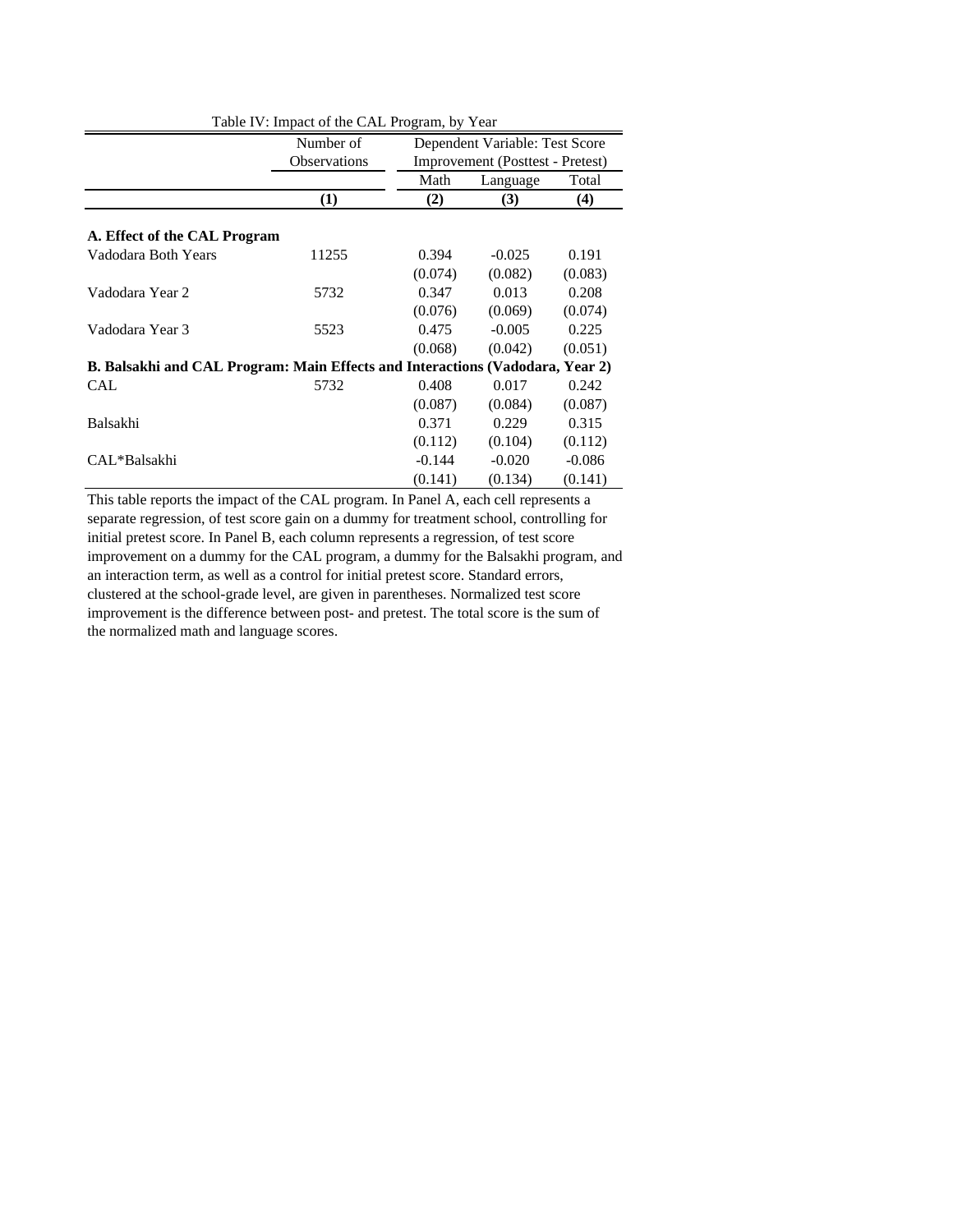|                              | Probability of | Program effect in Year 2: |          |         |              | Persistence of program effect: |          |          |              |
|------------------------------|----------------|---------------------------|----------|---------|--------------|--------------------------------|----------|----------|--------------|
|                              | assignment to  |                           |          |         | Number of    |                                |          |          | Number of    |
| Sample                       | balsakhi       | Math                      | Language | Total   | Observations | Math                           | Language | Total    | Observations |
|                              | (1)            | (2)                       | (3)      | (4)     | (5)          | (6)                            | (7)      | (8)      | (9)          |
| PANEL A: Balsakhi, 2002-2003 |                |                           |          |         |              |                                |          |          |              |
| All Children                 | 0.313          | 0.371                     | 0.246    | 0.331   | 11950        | 0.053                          | 0.033    | 0.040    | 9925         |
|                              |                | (0.073)                   | (0.061)  | (0.070) |              | (0.047)                        | (0.041)  | (0.041)  |              |
| <b>Bottom Third</b>          | 0.446          | 0.469                     | 0.317    | 0.425   | 4053         | 0.096                          | 0.097    | 0.103    | 3356         |
|                              |                | (0.088)                   | (0.074)  | (0.084) |              | (0.045)                        | (0.038)  | (0.040)  |              |
| Middle Third                 | 0.341          | 0.374                     | 0.240    | 0.339   | 3874         | 0.021                          | $-0.024$ | 0.001    | 3226         |
|                              |                | (0.082)                   | (0.069)  | (0.080) |              | (0.056)                        | (0.054)  | (0.052)  |              |
| Top Third                    | 0.162          | 0.229                     | 0.174    | 0.216   | 4023         | 0.015                          | 0.006    | 0.009    | 3343         |
|                              |                | (0.076)                   | (0.076)  | (0.077) |              | (0.069)                        | (0.062)  | (0.061)  |              |
| PANEL B: CAL, 2002-2003      |                |                           |          |         |              |                                |          |          |              |
| All Children                 |                | 0.347                     | 0.013    | 0.208   | 5732         | 0.092                          | $-0.072$ | 0.008    | 4688         |
|                              |                | (0.076)                   | (0.069)  | (0.074) |              | (0.045)                        | (0.048)  | (0.045)  |              |
| <b>Bottom Third</b>          |                | 0.425                     | 0.086    | 0.278   | 1962         | 0.107                          | 0.004    | 0.046    | 1586         |
|                              |                | (0.106)                   | (0.089)  | (0.102) |              | (0.046)                        | (0.047)  | (0.046)  |              |
| Middle Third                 |                | 0.316                     | 0.005    | 0.183   | 1844         | 0.085                          | $-0.105$ | $-0.015$ | 1511         |
|                              |                | (0.081)                   | (0.081)  | (0.082) |              | (0.055)                        | (0.069)  | (0.058)  |              |
| Top Third                    |                | 0.266                     | $-0.033$ | 0.146   | 1926         | 0.073                          | $-0.105$ | $-0.013$ | 1591         |
|                              |                | (0.073)                   | (0.081)  | (0.078) |              | (0.072)                        | (0.064)  | (0.068)  |              |

Table V: Short- and Longer-Run Impacts of Programs, by Initial Pretest Score

This table reports the effects of the Balakhi and CAL programs over the short and medium-term, according to the child's position in the initial pre-test score distribution. Column (1) reports the probabilty of actually being taught by the balsakhi, conditional on being in a treatment school. Each cell in columns (2) to (8) represents a separate regression, of test score gain on a dummy for treatment, controlling for initial pretest score. In Panel A, intention to treat is used as an instrument for treatment. Columns  $(2)-(4)$  give the one-year program effect, estimated as the difference in normalized test score between the posttest and pretest in year 2 (2002-2003). Columns  $(6) - (8)$  give the cumulative effect of each program, one year after both interventions had stopped. The dependent variable for these regressions is the difference between an end of year test in year 3 (2003-2004), and the pre-test in year 2 (2002-2003). Standard errors, clustered at the school-grade level, are given in parentheses.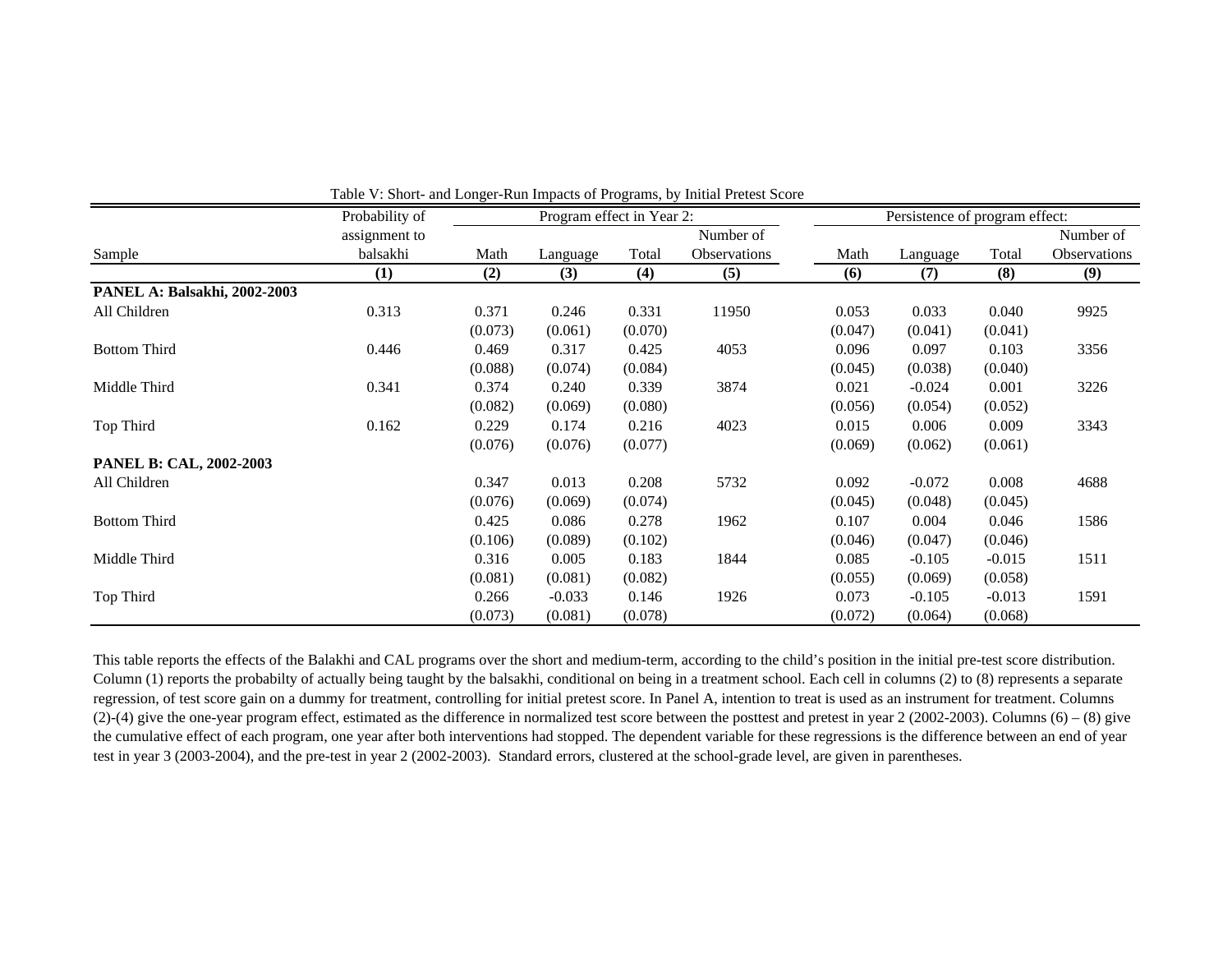|                                   |                     | Dependent Variable: Test Score                                      |                   |                      |  |  |
|-----------------------------------|---------------------|---------------------------------------------------------------------|-------------------|----------------------|--|--|
|                                   |                     | Improvement (Posttest - Pretest)                                    |                   |                      |  |  |
|                                   | Mumbai              | Vadodara                                                            | Both              |                      |  |  |
|                                   | (1)                 | (2)                                                                 | (3)               |                      |  |  |
| Balsakhi School (γ)               | $-0.029$            | 0.133                                                               | 0.056             |                      |  |  |
|                                   | (0.085)             | (0.106)                                                             | (0.068)           |                      |  |  |
| Child taught by Balsakhi $(\tau)$ | 0.574               | 0.614                                                               | 0.606             |                      |  |  |
|                                   | (0.240)             | (0.292)                                                             | (0.189)           |                      |  |  |
| F-stat (first stage)              | 29.491              | 78.037                                                              | 87.586            |                      |  |  |
| p-value                           | 0.000               | 0.000                                                               | 0.000             |                      |  |  |
| Over Id Test: p-value<br>$\cdots$ | 0.598<br>$\cdot$ 11 | 0.477<br>$\mathcal{C}$ $\mathcal{A}$<br>$\mathbf{1!}$ $\mathbf{1!}$ | 0.476<br>$\cdots$ | $\cdots$ or $\cdots$ |  |  |

Table VI: Instrumental Variables Estimates of Direct and Indirect Effects of Program

Table VI presents instrumental variable estimates of the direct  $(\gamma)$  and indirect  $(\tau)$  effect being in a treatment school. Each column represents a regression. The dependent variable is improvement in normalized test scores; regressions include a control for initial pretest score. Standard errors, corrected for clustering at the school-grade level, are given in parentheses. The F-Statistic and p-value from the first stage regression are reported below the regression results. The first stage is presented graphically in Figure 1. The final line reports the p-value from a test of the identifying assumption.